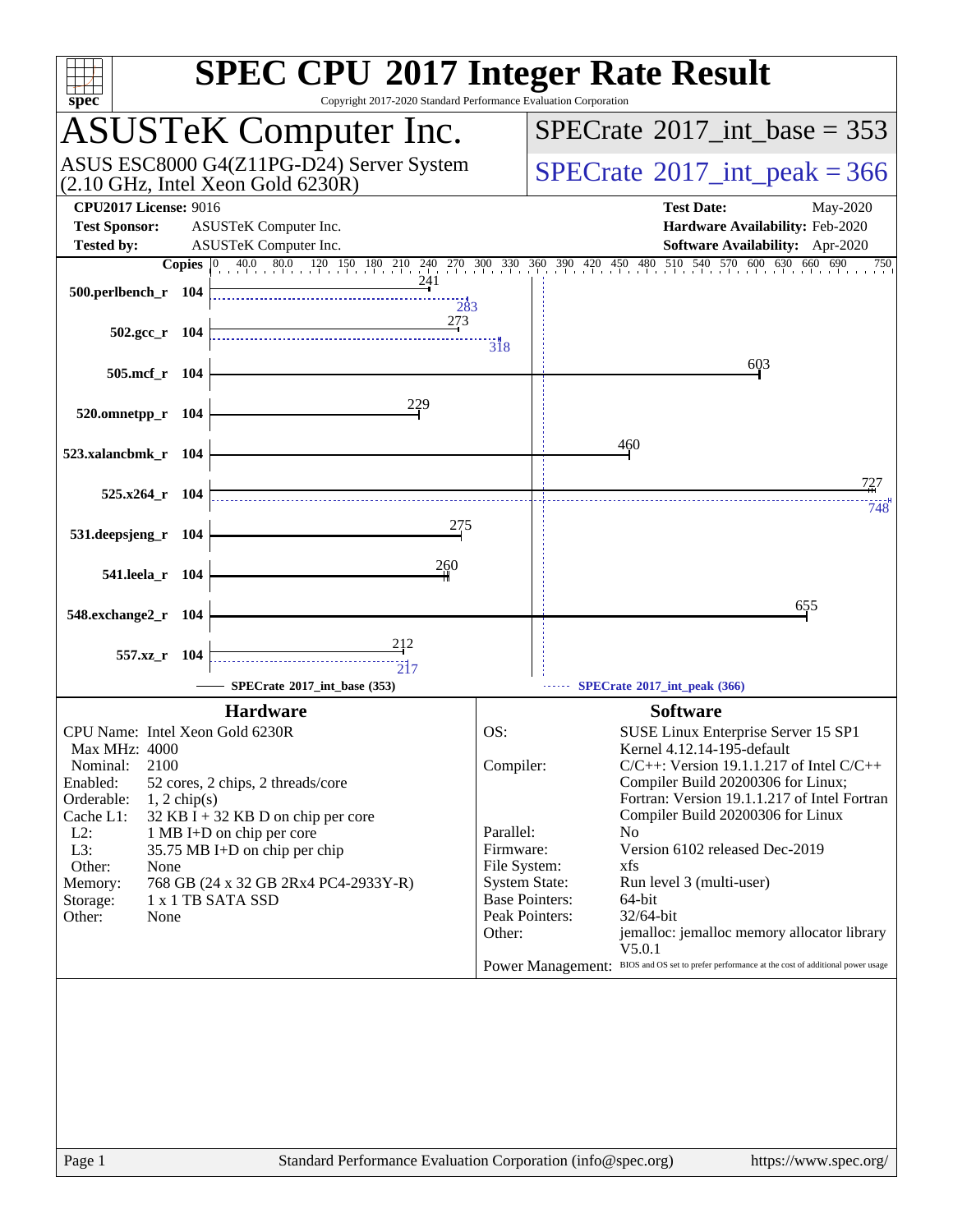

Copyright 2017-2020 Standard Performance Evaluation Corporation

# ASUSTeK Computer Inc.

 $(2.10 \text{ GHz}, \text{Intel Xeon}$  Gold  $6230\text{R})$ ASUS ESC8000 G4(Z11PG-D24) Server System  $\sqrt{\text{SPECrate}^{\otimes}2017\_int\_peak} = 366$  $\sqrt{\text{SPECrate}^{\otimes}2017\_int\_peak} = 366$  $\sqrt{\text{SPECrate}^{\otimes}2017\_int\_peak} = 366$ 

 $SPECTate$ <sup>®</sup>[2017\\_int\\_base =](http://www.spec.org/auto/cpu2017/Docs/result-fields.html#SPECrate2017intbase) 353

**[Test Sponsor:](http://www.spec.org/auto/cpu2017/Docs/result-fields.html#TestSponsor)** ASUSTeK Computer Inc. **[Hardware Availability:](http://www.spec.org/auto/cpu2017/Docs/result-fields.html#HardwareAvailability)** Feb-2020

**[CPU2017 License:](http://www.spec.org/auto/cpu2017/Docs/result-fields.html#CPU2017License)** 9016 **[Test Date:](http://www.spec.org/auto/cpu2017/Docs/result-fields.html#TestDate)** May-2020 **[Tested by:](http://www.spec.org/auto/cpu2017/Docs/result-fields.html#Testedby)** ASUSTeK Computer Inc. **[Software Availability:](http://www.spec.org/auto/cpu2017/Docs/result-fields.html#SoftwareAvailability)** Apr-2020

#### **[Results Table](http://www.spec.org/auto/cpu2017/Docs/result-fields.html#ResultsTable)**

|                                                         | <b>Base</b>   |                |       |                | <b>Peak</b>  |                |       |               |                |              |                |              |                |              |
|---------------------------------------------------------|---------------|----------------|-------|----------------|--------------|----------------|-------|---------------|----------------|--------------|----------------|--------------|----------------|--------------|
| <b>Benchmark</b>                                        | <b>Copies</b> | <b>Seconds</b> | Ratio | <b>Seconds</b> | <b>Ratio</b> | <b>Seconds</b> | Ratio | <b>Copies</b> | <b>Seconds</b> | <b>Ratio</b> | <b>Seconds</b> | <b>Ratio</b> | <b>Seconds</b> | <b>Ratio</b> |
| $500.$ perlbench_r                                      | 104           | 687            | 241   | 688            | 241          | 690            | 240   | 104           | 586            | 283          | 586            | 282          | 585            | 283          |
| $502.\text{sec}$ _r                                     | 104           | 539            | 273   | 541            | 272          | 540            | 273   | 104           | 465            | 317          | 463            | 318          | 462            | 319          |
| $505$ .mcf r                                            | 104           | 279            | 603   | 279            | 603          | 278            | 604   | 104           | 279            | 603          | 279            | 603          | 278            | 604          |
| 520.omnetpp_r                                           | 104           | 597            | 229   | 595            | 229          | 596            | 229   | 104           | 597            | 229          | 595            | 229          | 596            | 229          |
| 523.xalancbmk r                                         | 104           | 239            | 460   | 238            | 461          | 239            | 460   | 104           | 239            | 460          | 238            | 461          | 239            | 460          |
| 525.x264 r                                              | 104           | 252            | 723   | 250            | 727          | 249            | 731   | 104           | 244            | 745          | 244            | 748          | 243            | 748          |
| 531.deepsjeng_r                                         | 104           | 433            | 275   | 433            | 275          | 433            | 275   | 104           | 433            | 275          | 433            | 275          | 433            | 275          |
| 541.leela r                                             | 104           | 671            | 257   | 656            | 263          | 662            | 260   | 104           | 671            | 257          | 656            | 263          | 662            | <b>260</b>   |
| 548.exchange2 r                                         | 104           | 416            | 655   | 416            | 655          | 416            | 655   | 104           | 416            | 655          | 416            | 655          | 416            | 655          |
| 557.xz r                                                | 104           | 528            | 213   | 530            | 212          | 532            | 211   | 104           | 518            | 217          | 518            | 217          | 517            | 217          |
| $SPECrate^{\circ}2017$ int base =<br>353                |               |                |       |                |              |                |       |               |                |              |                |              |                |              |
| $\sim$ $\sim$ $\sim$ $\sim$ $\sim$ $\sim$ $\sim$ $\sim$ |               |                | - - - |                |              |                |       |               |                |              |                |              |                |              |

**[SPECrate](http://www.spec.org/auto/cpu2017/Docs/result-fields.html#SPECrate2017intpeak)[2017\\_int\\_peak =](http://www.spec.org/auto/cpu2017/Docs/result-fields.html#SPECrate2017intpeak) 366**

Results appear in the [order in which they were run](http://www.spec.org/auto/cpu2017/Docs/result-fields.html#RunOrder). Bold underlined text [indicates a median measurement](http://www.spec.org/auto/cpu2017/Docs/result-fields.html#Median).

#### **[Compiler Notes](http://www.spec.org/auto/cpu2017/Docs/result-fields.html#CompilerNotes)**

The inconsistent Compiler version information under Compiler Version section is due to a discrepancy in Intel Compiler. The correct version of C/C++ compiler is: Version 19.1.1.217 Build 20200306 Compiler for Linux The correct version of Fortran compiler is: Version 19.1.1.217 Build 20200306 Compiler for Linux

#### **[Submit Notes](http://www.spec.org/auto/cpu2017/Docs/result-fields.html#SubmitNotes)**

 The numactl mechanism was used to bind copies to processors. The config file option 'submit' was used to generate numactl commands to bind each copy to a specific processor. For details, please see the config file.

### **[Operating System Notes](http://www.spec.org/auto/cpu2017/Docs/result-fields.html#OperatingSystemNotes)**

 Stack size set to unlimited using "ulimit -s unlimited" OS set to performance mode via cpupower frequency-set -g performance

### **[Environment Variables Notes](http://www.spec.org/auto/cpu2017/Docs/result-fields.html#EnvironmentVariablesNotes)**

```
Environment variables set by runcpu before the start of the run:
LD_LIBRARY_PATH = "/191u1/lib/intel64:/191u1/lib/ia32:/191u1/je5.0.1-32"
MALLOC_CONF = "retain:true"
```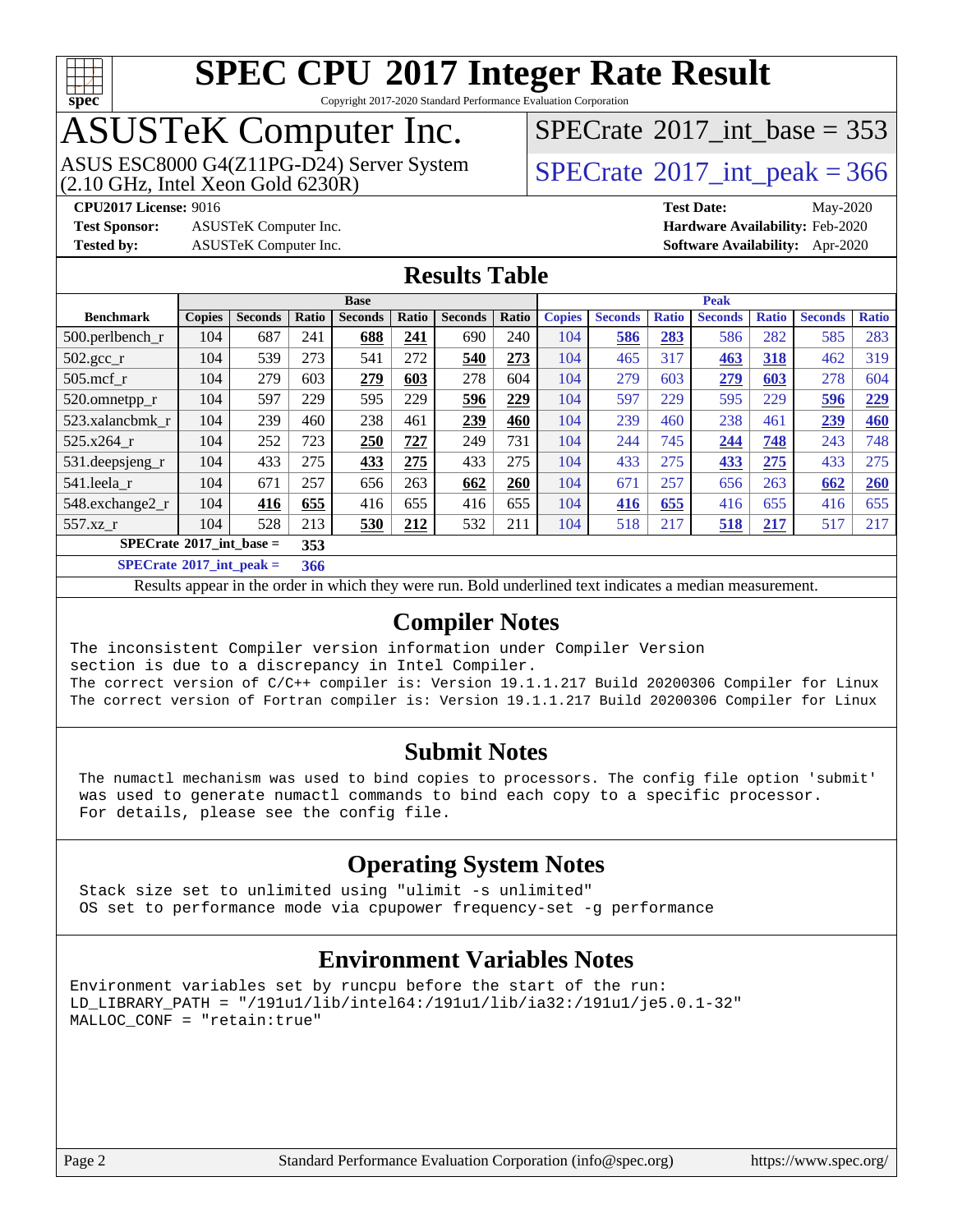

Copyright 2017-2020 Standard Performance Evaluation Corporation

### ASUSTeK Computer Inc.

(2.10 GHz, Intel Xeon Gold 6230R) ASUS ESC8000 G4(Z11PG-D24) Server System  $SPECrate^{\circ}2017$  $SPECrate^{\circ}2017$ \_int\_peak = 366

 $SPECTate$ <sup>®</sup>[2017\\_int\\_base =](http://www.spec.org/auto/cpu2017/Docs/result-fields.html#SPECrate2017intbase) 353

**[Test Sponsor:](http://www.spec.org/auto/cpu2017/Docs/result-fields.html#TestSponsor)** ASUSTeK Computer Inc. **[Hardware Availability:](http://www.spec.org/auto/cpu2017/Docs/result-fields.html#HardwareAvailability)** Feb-2020 **[Tested by:](http://www.spec.org/auto/cpu2017/Docs/result-fields.html#Testedby)** ASUSTeK Computer Inc. **[Software Availability:](http://www.spec.org/auto/cpu2017/Docs/result-fields.html#SoftwareAvailability)** Apr-2020

**[CPU2017 License:](http://www.spec.org/auto/cpu2017/Docs/result-fields.html#CPU2017License)** 9016 **[Test Date:](http://www.spec.org/auto/cpu2017/Docs/result-fields.html#TestDate)** May-2020

#### **[General Notes](http://www.spec.org/auto/cpu2017/Docs/result-fields.html#GeneralNotes)**

 Binaries compiled on a system with 1x Intel Core i9-7980XE CPU + 64GB RAM memory using Redhat Enterprise Linux 8.0 Transparent Huge Pages enabled by default Prior to runcpu invocation Filesystem page cache synced and cleared with: sync; echo 3> /proc/sys/vm/drop\_caches runcpu command invoked through numactl i.e.: numactl --interleave=all runcpu <etc>

NA: The test sponsor attests, as of date of publication, that CVE-2017-5754 (Meltdown) is mitigated in the system as tested and documented. Yes: The test sponsor attests, as of date of publication, that CVE-2017-5753 (Spectre variant 1) is mitigated in the system as tested and documented. Yes: The test sponsor attests, as of date of publication, that CVE-2017-5715 (Spectre variant 2) is mitigated in the system as tested and documented.

The jemalloc library was configured and built at default for 32bit (i686) and 64bit (x86\_64) targets; built with the RedHat Enterprise 7.5, and the system compiler gcc 4.8.5; sources available from jemalloc.net or <https://github.com/jemalloc/jemalloc/releases>

### **[Platform Notes](http://www.spec.org/auto/cpu2017/Docs/result-fields.html#PlatformNotes)**

BIOS Configuration: VT-d = Disabled Patrol Scrub = Disabled ENERGY\_PERF\_BIAS\_CFG mode = performance SNC = Enabled IMC interleaving = 1-way Engine Boost = Level3(Max) Enforce POR = Disable Memory Frequency = 2933 LLC dead line allc = Disabled SR-IOV Support = Disabled CSM Support = Disabled Sysinfo program /191u1/bin/sysinfo Rev: r6365 of 2019-08-21 295195f888a3d7edb1e6e46a485a0011 running on linux-628j Wed May 27 19:28:23 2020 SUT (System Under Test) info as seen by some common utilities. For more information on this section, see

<https://www.spec.org/cpu2017/Docs/config.html#sysinfo>

**(Continued on next page)**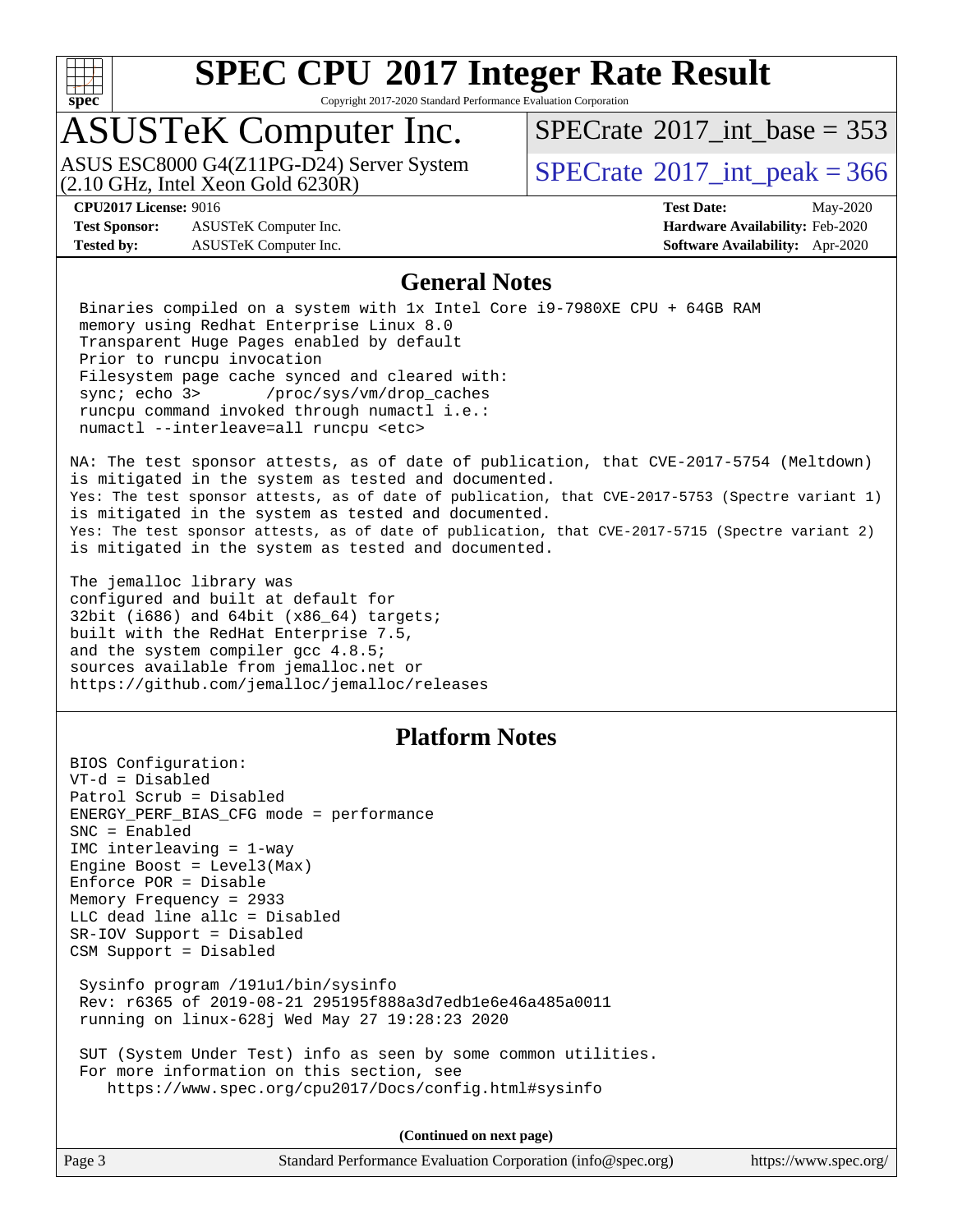

Copyright 2017-2020 Standard Performance Evaluation Corporation

# ASUSTeK Computer Inc.

(2.10 GHz, Intel Xeon Gold 6230R) ASUS ESC8000 G4(Z11PG-D24) Server System  $\vert$  [SPECrate](http://www.spec.org/auto/cpu2017/Docs/result-fields.html#SPECrate2017intpeak) <sup>®</sup>[2017\\_int\\_peak = 3](http://www.spec.org/auto/cpu2017/Docs/result-fields.html#SPECrate2017intpeak)66

 $SPECTate$ <sup>®</sup>[2017\\_int\\_base =](http://www.spec.org/auto/cpu2017/Docs/result-fields.html#SPECrate2017intbase) 353

**[Test Sponsor:](http://www.spec.org/auto/cpu2017/Docs/result-fields.html#TestSponsor)** ASUSTeK Computer Inc. **[Hardware Availability:](http://www.spec.org/auto/cpu2017/Docs/result-fields.html#HardwareAvailability)** Feb-2020 **[Tested by:](http://www.spec.org/auto/cpu2017/Docs/result-fields.html#Testedby)** ASUSTeK Computer Inc. **[Software Availability:](http://www.spec.org/auto/cpu2017/Docs/result-fields.html#SoftwareAvailability)** Apr-2020

**[CPU2017 License:](http://www.spec.org/auto/cpu2017/Docs/result-fields.html#CPU2017License)** 9016 **[Test Date:](http://www.spec.org/auto/cpu2017/Docs/result-fields.html#TestDate)** May-2020

#### **[Platform Notes \(Continued\)](http://www.spec.org/auto/cpu2017/Docs/result-fields.html#PlatformNotes)**

Page 4 Standard Performance Evaluation Corporation [\(info@spec.org\)](mailto:info@spec.org) <https://www.spec.org/> From /proc/cpuinfo model name : Intel(R) Xeon(R) Gold 6230R CPU @ 2.10GHz 2 "physical id"s (chips) 104 "processors" cores, siblings (Caution: counting these is hw and system dependent. The following excerpts from /proc/cpuinfo might not be reliable. Use with caution.) cpu cores : 26 siblings : 52 physical 0: cores 0 1 2 3 4 5 6 8 9 10 11 12 13 16 17 18 19 20 21 22 24 25 26 27 28 29 physical 1: cores 0 1 2 3 4 5 6 8 9 10 11 12 13 16 17 18 19 20 21 22 24 25 26 27 28 29 From lscpu: Architecture: x86\_64<br>CPU op-mode(s): 32-bit, 64-bit CPU op-mode $(s)$ : Byte Order: Little Endian Address sizes: 46 bits physical, 48 bits virtual CPU(s): 104 On-line CPU(s) list: 0-103 Thread(s) per core: 2 Core(s) per socket: 26 Socket(s): 2 NUMA node(s): 4 Vendor ID: GenuineIntel CPU family: 6 Model: 85 Model name: Intel(R) Xeon(R) Gold 6230R CPU @ 2.10GHz Stepping: CPU MHz: 2100.000 CPU max MHz: 4000.0000 CPU min MHz: 1000.0000 BogoMIPS: 4200.00 Virtualization: VT-x L1d cache: 32K L1i cache: 32K L2 cache: 1024K L3 cache: 36608K NUMA node0 CPU(s): 0-3,7-9,13-15,20-22,52-55,59-61,65-67,72-74 NUMA node1 CPU(s): 4-6,10-12,16-19,23-25,56-58,62-64,68-71,75-77 NUMA node2 CPU(s): 26-29,33-35,39-41,46-48,78-81,85-87,91-93,98-100 NUMA node3 CPU(s): 30-32,36-38,42-45,49-51,82-84,88-90,94-97,101-103 Flags: fpu vme de pse tsc msr pae mce cx8 apic sep mtrr pge mca cmov pat pse36 clflush dts acpi mmx fxsr sse sse2 ss ht tm pbe syscall nx pdpe1gb rdtscp lm constant\_tsc art arch\_perfmon pebs bts rep\_good nopl xtopology nonstop\_tsc cpuid aperfmperf pni pclmulqdq dtes64 monitor ds\_cpl vmx smx est tm2 ssse3 sdbg fma cx16 **(Continued on next page)**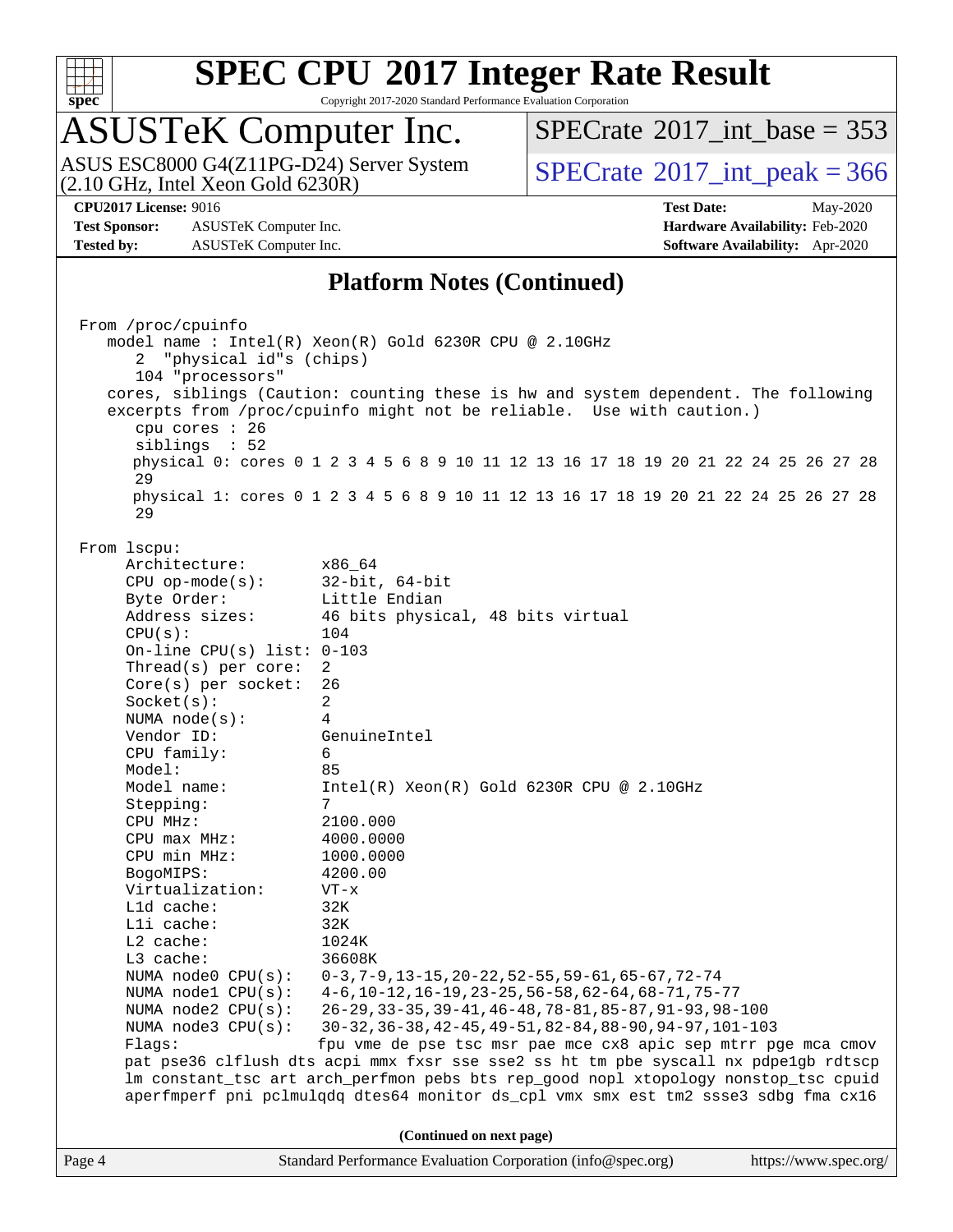

Copyright 2017-2020 Standard Performance Evaluation Corporation

# ASUSTeK Computer Inc.

(2.10 GHz, Intel Xeon Gold 6230R) ASUS ESC8000 G4(Z11PG-D24) Server System  $SPECrate^{\circ}2017$  $SPECrate^{\circ}2017$  int peak = 366

 $SPECTate$ <sup>®</sup>[2017\\_int\\_base =](http://www.spec.org/auto/cpu2017/Docs/result-fields.html#SPECrate2017intbase) 353

**[Test Sponsor:](http://www.spec.org/auto/cpu2017/Docs/result-fields.html#TestSponsor)** ASUSTeK Computer Inc. **[Hardware Availability:](http://www.spec.org/auto/cpu2017/Docs/result-fields.html#HardwareAvailability)** Feb-2020 **[Tested by:](http://www.spec.org/auto/cpu2017/Docs/result-fields.html#Testedby)** ASUSTeK Computer Inc. **[Software Availability:](http://www.spec.org/auto/cpu2017/Docs/result-fields.html#SoftwareAvailability)** Apr-2020

**[CPU2017 License:](http://www.spec.org/auto/cpu2017/Docs/result-fields.html#CPU2017License)** 9016 **[Test Date:](http://www.spec.org/auto/cpu2017/Docs/result-fields.html#TestDate)** May-2020

#### **[Platform Notes \(Continued\)](http://www.spec.org/auto/cpu2017/Docs/result-fields.html#PlatformNotes)**

 xtpr pdcm pcid dca sse4\_1 sse4\_2 x2apic movbe popcnt tsc\_deadline\_timer aes xsave avx f16c rdrand lahf\_lm abm 3dnowprefetch cpuid\_fault epb cat\_l3 cdp\_l3 invpcid\_single intel\_ppin ssbd mba ibrs ibpb stibp ibrs\_enhanced tpr\_shadow vnmi flexpriority ept vpid fsgsbase tsc\_adjust bmi1 hle avx2 smep bmi2 erms invpcid rtm cqm mpx rdt\_a avx512f avx512dq rdseed adx smap clflushopt clwb intel\_pt avx512cd avx512bw avx512vl xsaveopt xsavec xgetbv1 xsaves cqm\_llc cqm\_occup\_llc cqm\_mbm\_total cqm\_mbm\_local dtherm ida arat pln pts hwp hwp\_act\_window hwp\_epp hwp\_pkg\_req pku ospke avx512\_vnni md\_clear flush\_l1d arch\_capabilities

 /proc/cpuinfo cache data cache size : 36608 KB

Page 5 Standard Performance Evaluation Corporation [\(info@spec.org\)](mailto:info@spec.org) <https://www.spec.org/> From numactl --hardware WARNING: a numactl 'node' might or might not correspond to a physical chip. available: 4 nodes (0-3) node 0 cpus: 0 1 2 3 7 8 9 13 14 15 20 21 22 52 53 54 55 59 60 61 65 66 67 72 73 74 node 0 size: 192077 MB node 0 free: 191131 MB node 1 cpus: 4 5 6 10 11 12 16 17 18 19 23 24 25 56 57 58 62 63 64 68 69 70 71 75 76 77 node 1 size: 193530 MB node 1 free: 192742 MB node 2 cpus: 26 27 28 29 33 34 35 39 40 41 46 47 48 78 79 80 81 85 86 87 91 92 93 98 99 100 node 2 size: 193530 MB node 2 free: 192695 MB node 3 cpus: 30 31 32 36 37 38 42 43 44 45 49 50 51 82 83 84 88 89 90 94 95 96 97 101 102 103 node 3 size: 193500 MB node 3 free: 192777 MB node distances: node 0 1 2 3 0: 10 11 21 21 1: 11 10 21 21 2: 21 21 10 11 3: 21 21 11 10 From /proc/meminfo MemTotal: 791182724 kB HugePages\_Total: 0 Hugepagesize: 2048 kB From /etc/\*release\* /etc/\*version\* os-release: NAME="SLES" VERSION="15-SP1" VERSION\_ID="15.1" PRETTY\_NAME="SUSE Linux Enterprise Server 15 SP1" **(Continued on next page)**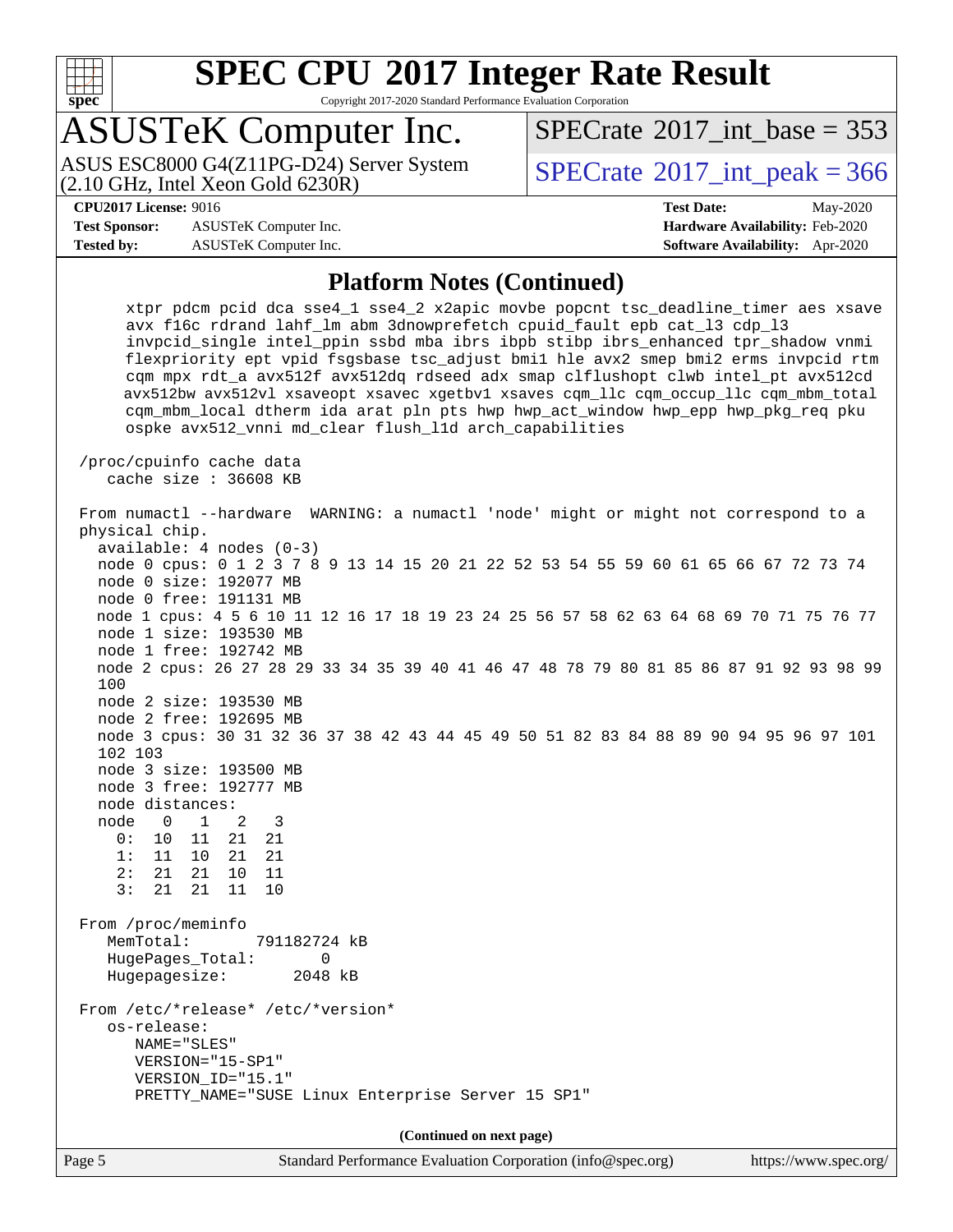

Copyright 2017-2020 Standard Performance Evaluation Corporation

# ASUSTeK Computer Inc.<br>ASUS ESC8000 G4(Z11PG-D24) Server System

 $(2.10 \text{ GHz}, \text{Intel Xeon}$  Gold  $6230\text{R})$ 

 $SPECTate$ <sup>®</sup>[2017\\_int\\_base =](http://www.spec.org/auto/cpu2017/Docs/result-fields.html#SPECrate2017intbase) 353

 $SPECTate@2017_int_ppeak = 366$ 

**[Test Sponsor:](http://www.spec.org/auto/cpu2017/Docs/result-fields.html#TestSponsor)** ASUSTeK Computer Inc. **[Hardware Availability:](http://www.spec.org/auto/cpu2017/Docs/result-fields.html#HardwareAvailability)** Feb-2020 **[Tested by:](http://www.spec.org/auto/cpu2017/Docs/result-fields.html#Testedby)** ASUSTeK Computer Inc. **[Software Availability:](http://www.spec.org/auto/cpu2017/Docs/result-fields.html#SoftwareAvailability)** Apr-2020

**[CPU2017 License:](http://www.spec.org/auto/cpu2017/Docs/result-fields.html#CPU2017License)** 9016 **[Test Date:](http://www.spec.org/auto/cpu2017/Docs/result-fields.html#TestDate)** May-2020

#### **[Platform Notes \(Continued\)](http://www.spec.org/auto/cpu2017/Docs/result-fields.html#PlatformNotes)**

Page 6 Standard Performance Evaluation Corporation [\(info@spec.org\)](mailto:info@spec.org) <https://www.spec.org/> ID="sles" ID\_LIKE="suse" ANSI\_COLOR="0;32" CPE\_NAME="cpe:/o:suse:sles:15:sp1" uname -a: Linux linux-628j 4.12.14-195-default #1 SMP Tue May 7 10:55:11 UTC 2019 (8fba516) x86\_64 x86\_64 x86\_64 GNU/Linux Kernel self-reported vulnerability status: CVE-2018-3620 (L1 Terminal Fault): Not affected Microarchitectural Data Sampling: Not affected CVE-2017-5754 (Meltdown): Not affected CVE-2018-3639 (Speculative Store Bypass): Mitigation: Speculative Store Bypass disabled via prctl and seccomp CVE-2017-5753 (Spectre variant 1): Mitigation: \_\_user pointer sanitization CVE-2017-5715 (Spectre variant 2): Mitigation: Enhanced IBRS, IBPB: conditional, RSB filling run-level 3 May 26 17:51 SPEC is set to: /191u1 Filesystem Type Size Used Avail Use% Mounted on /dev/sda4 xfs 932G 19G 914G 2% / From /sys/devices/virtual/dmi/id BIOS: American Megatrends Inc. 6102 12/19/2019 Vendor: ASUSTeK COMPUTER INC. Product: Z11PG-D24 Series Product Family: Server Serial: System Serial Number Additional information from dmidecode follows. WARNING: Use caution when you interpret this section. The 'dmidecode' program reads system data which is "intended to allow hardware to be accurately determined", but the intent may not be met, as there are frequent changes to hardware, firmware, and the "DMTF SMBIOS" standard. Memory: 24x Samsung M393A4K40CB2-CVF 32 GB 2 rank 2933 (End of data from sysinfo program) **[Compiler Version Notes](http://www.spec.org/auto/cpu2017/Docs/result-fields.html#CompilerVersionNotes)** ============================================================================== C  $| 502 \text{ qcc r}$  (peak) **(Continued on next page)**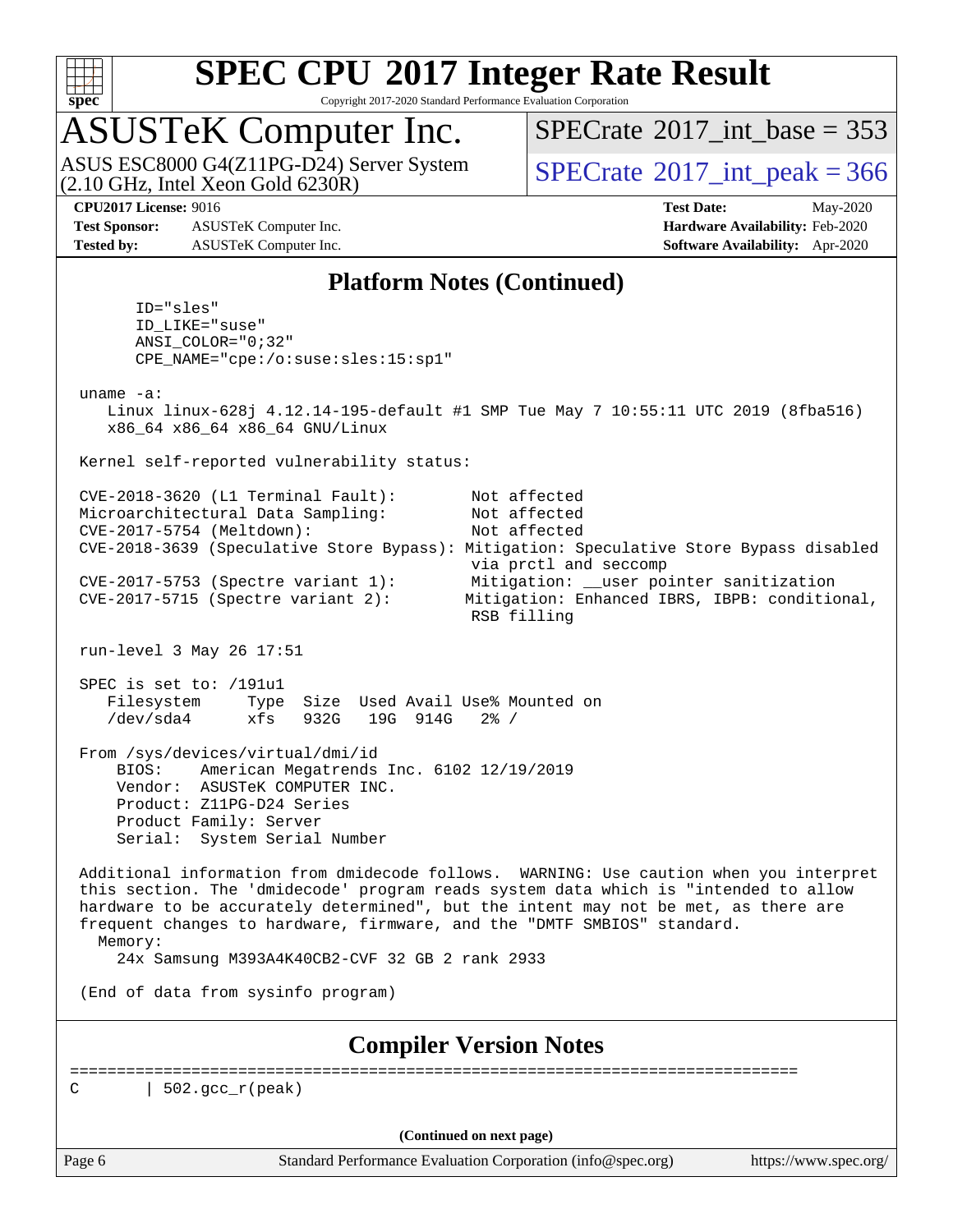

Copyright 2017-2020 Standard Performance Evaluation Corporation

# ASUSTeK Computer Inc.

ASUS ESC8000 G4(Z11PG-D24) Server System  $(2.10 \text{ GHz}, \text{ Intel Xeon Gold } 6230R)$   $\big| \text{ SPECrate}^{\circledR} 2017 \text{ int\_peak} = 366 \big|$  $\big| \text{ SPECrate}^{\circledR} 2017 \text{ int\_peak} = 366 \big|$  $\big| \text{ SPECrate}^{\circledR} 2017 \text{ int\_peak} = 366 \big|$ 

 $SPECrate$ <sup>®</sup>[2017\\_int\\_base =](http://www.spec.org/auto/cpu2017/Docs/result-fields.html#SPECrate2017intbase) 353

**[Test Sponsor:](http://www.spec.org/auto/cpu2017/Docs/result-fields.html#TestSponsor)** ASUSTeK Computer Inc. **[Hardware Availability:](http://www.spec.org/auto/cpu2017/Docs/result-fields.html#HardwareAvailability)** Feb-2020 **[Tested by:](http://www.spec.org/auto/cpu2017/Docs/result-fields.html#Testedby)** ASUSTeK Computer Inc. **[Software Availability:](http://www.spec.org/auto/cpu2017/Docs/result-fields.html#SoftwareAvailability)** Apr-2020

**[CPU2017 License:](http://www.spec.org/auto/cpu2017/Docs/result-fields.html#CPU2017License)** 9016 **[Test Date:](http://www.spec.org/auto/cpu2017/Docs/result-fields.html#TestDate)** May-2020

#### **[Compiler Version Notes \(Continued\)](http://www.spec.org/auto/cpu2017/Docs/result-fields.html#CompilerVersionNotes)**

| Page 7         | Standard Performance Evaluation Corporation (info@spec.org)                                                                                                                                           | https://www.spec.org/ |
|----------------|-------------------------------------------------------------------------------------------------------------------------------------------------------------------------------------------------------|-----------------------|
|                | (Continued on next page)                                                                                                                                                                              |                       |
|                | Intel(R) C Intel(R) 64 Compiler for applications running on Intel(R) 64,<br>Version 19.1.1.217 Build 20200306<br>Copyright (C) 1985-2020 Intel Corporation. All rights reserved.                      |                       |
| C              | 500.perlbench_r(peak) 557.xz_r(peak)                                                                                                                                                                  |                       |
|                | Intel(R) C Compiler for applications running on $Intel(R) 64$ , Version 2021.1<br>NextGen Build 20200304<br>Copyright (C) 1985-2020 Intel Corporation. All rights reserved.                           |                       |
| C              | 500.perlbench_r(base) 502.gcc_r(base) 505.mcf_r(base, peak)<br>$525.x264_r(base, peak) 557.xz_r(base)$                                                                                                |                       |
| Build 20200304 | Intel(R) C Compiler for applications running on IA-32, Version 2021.1 NextGen<br>Copyright (C) 1985-2020 Intel Corporation. All rights reserved.                                                      |                       |
|                | $C \qquad   \quad 502.\text{gcc\_r}(\text{peak})$                                                                                                                                                     |                       |
|                | Intel(R) C Intel(R) 64 Compiler for applications running on Intel(R) 64,<br>Version 19.1.1.217 Build 20200306<br>Copyright (C) 1985-2020 Intel Corporation. All rights reserved.<br>----------------- |                       |
| C              | 500.perlbench_r(peak) 557.xz_r(peak)                                                                                                                                                                  |                       |
|                | Intel(R) C Compiler for applications running on Intel(R) 64, Version 2021.1<br>NextGen Build 20200304<br>Copyright (C) 1985-2020 Intel Corporation. All rights reserved.                              |                       |
| C              | $500. perlbench_r(base) 502. gcc_r(base) 505.mcf_r(base, peak)$<br>$525.x264_r(base, peak) 557.xz_r(base)$                                                                                            |                       |
|                |                                                                                                                                                                                                       |                       |
| Build 20200304 | Intel(R) C Compiler for applications running on IA-32, Version 2021.1 NextGen<br>Copyright (C) 1985-2020 Intel Corporation. All rights reserved.                                                      |                       |
|                |                                                                                                                                                                                                       |                       |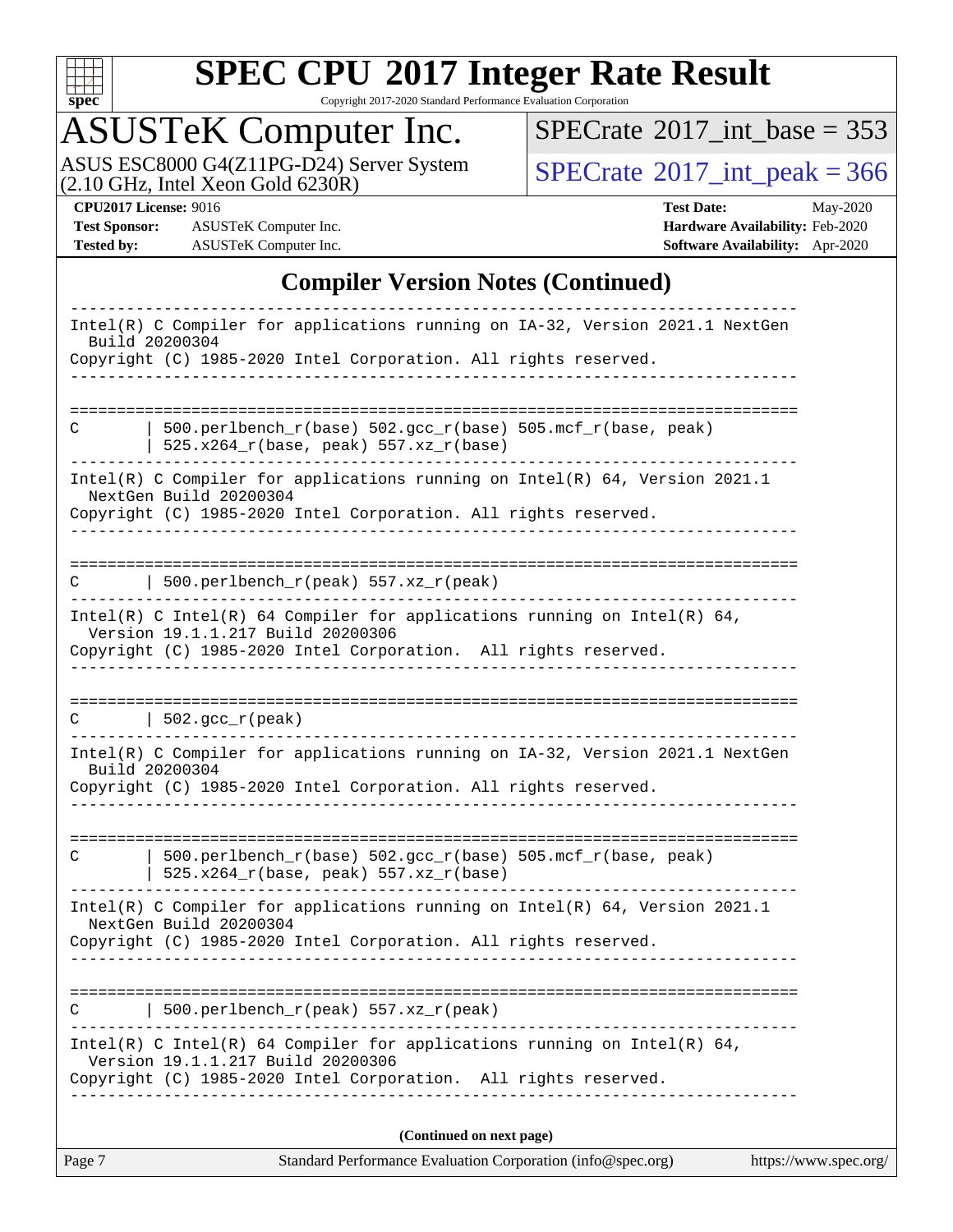

Copyright 2017-2020 Standard Performance Evaluation Corporation

# ASUSTeK Computer Inc.

ASUS ESC8000 G4(Z11PG-D24) Server System<br>(2.10 GHz, Intel Xeon Gold 6230R)

 $SPECrate$ <sup>®</sup>[2017\\_int\\_base =](http://www.spec.org/auto/cpu2017/Docs/result-fields.html#SPECrate2017intbase) 353

 $SPECTate<sup>®</sup>2017_int_p [peak = 366]$ 

**[Test Sponsor:](http://www.spec.org/auto/cpu2017/Docs/result-fields.html#TestSponsor)** ASUSTeK Computer Inc. **[Hardware Availability:](http://www.spec.org/auto/cpu2017/Docs/result-fields.html#HardwareAvailability)** Feb-2020 **[Tested by:](http://www.spec.org/auto/cpu2017/Docs/result-fields.html#Testedby)** ASUSTeK Computer Inc. **[Software Availability:](http://www.spec.org/auto/cpu2017/Docs/result-fields.html#SoftwareAvailability)** Apr-2020

**[CPU2017 License:](http://www.spec.org/auto/cpu2017/Docs/result-fields.html#CPU2017License)** 9016 **[Test Date:](http://www.spec.org/auto/cpu2017/Docs/result-fields.html#TestDate)** May-2020

#### **[Compiler Version Notes \(Continued\)](http://www.spec.org/auto/cpu2017/Docs/result-fields.html#CompilerVersionNotes)**

| C                                                                                                                                                                                        | $  502.\text{gcc_r(peak)}$                                                                                                                                               |  |  |  |  |
|------------------------------------------------------------------------------------------------------------------------------------------------------------------------------------------|--------------------------------------------------------------------------------------------------------------------------------------------------------------------------|--|--|--|--|
| Build 20200304                                                                                                                                                                           | Intel(R) C Compiler for applications running on IA-32, Version 2021.1 NextGen                                                                                            |  |  |  |  |
|                                                                                                                                                                                          | Copyright (C) 1985-2020 Intel Corporation. All rights reserved.                                                                                                          |  |  |  |  |
|                                                                                                                                                                                          |                                                                                                                                                                          |  |  |  |  |
| C                                                                                                                                                                                        | 500.perlbench_r(base) 502.gcc_r(base) 505.mcf_r(base, peak)<br>525.x264_r(base, peak) 557.xz_r(base)                                                                     |  |  |  |  |
|                                                                                                                                                                                          | Intel(R) C Compiler for applications running on Intel(R) 64, Version 2021.1<br>NextGen Build 20200304<br>Copyright (C) 1985-2020 Intel Corporation. All rights reserved. |  |  |  |  |
|                                                                                                                                                                                          |                                                                                                                                                                          |  |  |  |  |
|                                                                                                                                                                                          | 500.perlbench_r(peak) 557.xz_r(peak)                                                                                                                                     |  |  |  |  |
| Intel(R) C Intel(R) 64 Compiler for applications running on Intel(R) 64,<br>Version 19.1.1.217 Build 20200306<br>Copyright (C) 1985-2020 Intel Corporation. All rights reserved.         |                                                                                                                                                                          |  |  |  |  |
|                                                                                                                                                                                          |                                                                                                                                                                          |  |  |  |  |
|                                                                                                                                                                                          |                                                                                                                                                                          |  |  |  |  |
| $C++$                                                                                                                                                                                    | 520.omnetpp_r(base, peak) 523.xalancbmk_r(base, peak)<br>531.deepsjeng_r(base, peak) 541.leela_r(base, peak)                                                             |  |  |  |  |
| Intel(R) $C++$ Compiler for applications running on Intel(R) 64, Version 2021.1<br>NextGen Build 20200304<br>Copyright (C) 1985-2020 Intel Corporation. All rights reserved.             |                                                                                                                                                                          |  |  |  |  |
|                                                                                                                                                                                          |                                                                                                                                                                          |  |  |  |  |
| Fortran   $548$ . exchange $2r$ (base, peak)                                                                                                                                             |                                                                                                                                                                          |  |  |  |  |
| $Intel(R)$ Fortran Intel(R) 64 Compiler for applications running on Intel(R)<br>64, Version 19.1.1.217 Build 20200306<br>Copyright (C) 1985-2020 Intel Corporation. All rights reserved. |                                                                                                                                                                          |  |  |  |  |
|                                                                                                                                                                                          |                                                                                                                                                                          |  |  |  |  |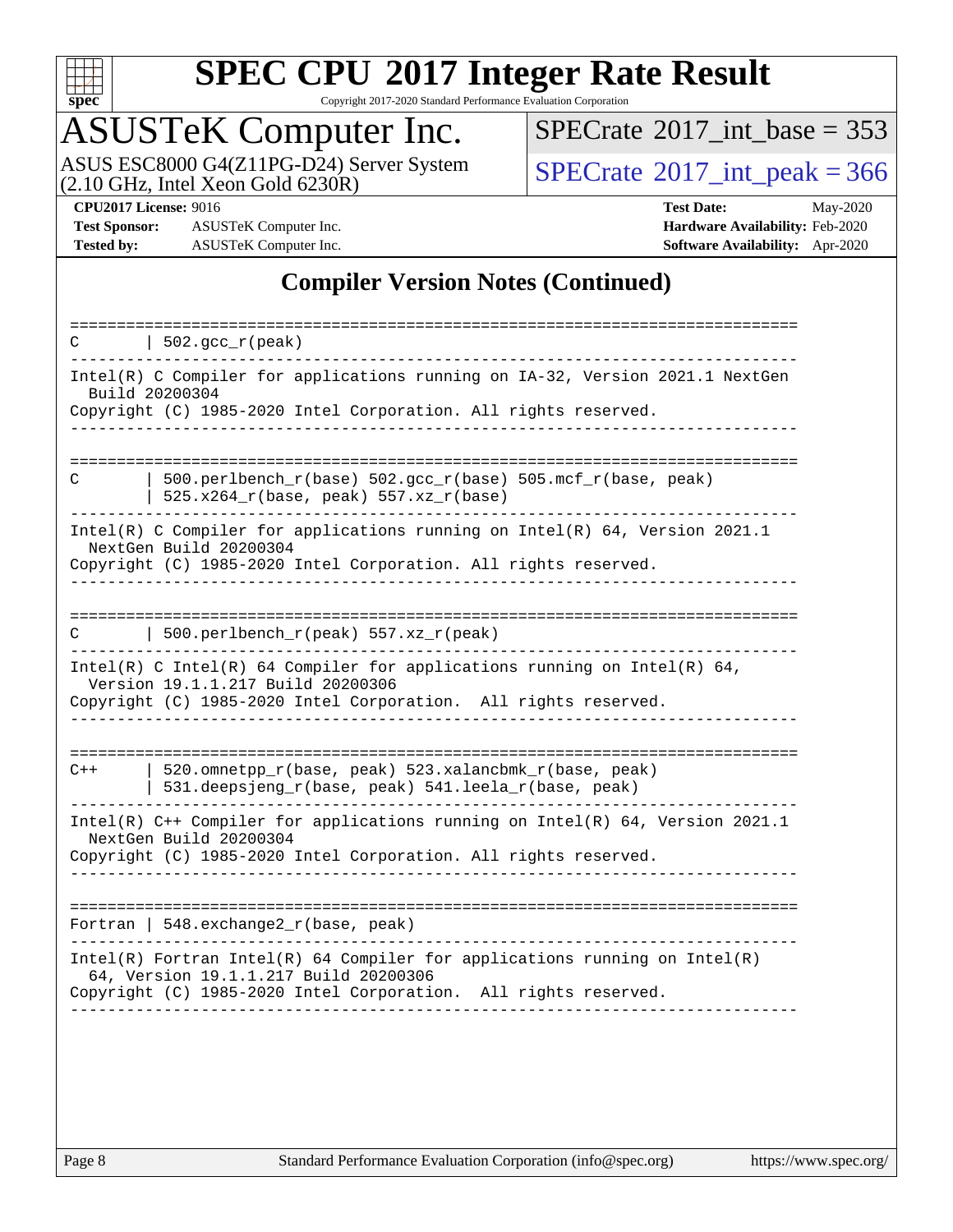

Copyright 2017-2020 Standard Performance Evaluation Corporation

# ASUSTeK Computer Inc.<br>ASUS ESC8000 G4(Z11PG-D24) Server System

(2.10 GHz, Intel Xeon Gold 6230R)

 $SPECTate$ <sup>®</sup>[2017\\_int\\_base =](http://www.spec.org/auto/cpu2017/Docs/result-fields.html#SPECrate2017intbase) 353

 $SPECTate@2017_int_ppeak = 366$ 

**[Test Sponsor:](http://www.spec.org/auto/cpu2017/Docs/result-fields.html#TestSponsor)** ASUSTeK Computer Inc. **[Hardware Availability:](http://www.spec.org/auto/cpu2017/Docs/result-fields.html#HardwareAvailability)** Feb-2020 **[Tested by:](http://www.spec.org/auto/cpu2017/Docs/result-fields.html#Testedby)** ASUSTeK Computer Inc. **[Software Availability:](http://www.spec.org/auto/cpu2017/Docs/result-fields.html#SoftwareAvailability)** Apr-2020

**[CPU2017 License:](http://www.spec.org/auto/cpu2017/Docs/result-fields.html#CPU2017License)** 9016 **[Test Date:](http://www.spec.org/auto/cpu2017/Docs/result-fields.html#TestDate)** May-2020

### **[Base Compiler Invocation](http://www.spec.org/auto/cpu2017/Docs/result-fields.html#BaseCompilerInvocation)**

[C benchmarks:](http://www.spec.org/auto/cpu2017/Docs/result-fields.html#Cbenchmarks)

[icc](http://www.spec.org/cpu2017/results/res2020q3/cpu2017-20200608-22598.flags.html#user_CCbase_intel_icc_66fc1ee009f7361af1fbd72ca7dcefbb700085f36577c54f309893dd4ec40d12360134090235512931783d35fd58c0460139e722d5067c5574d8eaf2b3e37e92)

[C++ benchmarks:](http://www.spec.org/auto/cpu2017/Docs/result-fields.html#CXXbenchmarks) [icpc](http://www.spec.org/cpu2017/results/res2020q3/cpu2017-20200608-22598.flags.html#user_CXXbase_intel_icpc_c510b6838c7f56d33e37e94d029a35b4a7bccf4766a728ee175e80a419847e808290a9b78be685c44ab727ea267ec2f070ec5dc83b407c0218cded6866a35d07)

[Fortran benchmarks](http://www.spec.org/auto/cpu2017/Docs/result-fields.html#Fortranbenchmarks): [ifort](http://www.spec.org/cpu2017/results/res2020q3/cpu2017-20200608-22598.flags.html#user_FCbase_intel_ifort_8111460550e3ca792625aed983ce982f94888b8b503583aa7ba2b8303487b4d8a21a13e7191a45c5fd58ff318f48f9492884d4413fa793fd88dd292cad7027ca)

### **[Base Portability Flags](http://www.spec.org/auto/cpu2017/Docs/result-fields.html#BasePortabilityFlags)**

 500.perlbench\_r: [-DSPEC\\_LP64](http://www.spec.org/cpu2017/results/res2020q3/cpu2017-20200608-22598.flags.html#b500.perlbench_r_basePORTABILITY_DSPEC_LP64) [-DSPEC\\_LINUX\\_X64](http://www.spec.org/cpu2017/results/res2020q3/cpu2017-20200608-22598.flags.html#b500.perlbench_r_baseCPORTABILITY_DSPEC_LINUX_X64) 502.gcc\_r: [-DSPEC\\_LP64](http://www.spec.org/cpu2017/results/res2020q3/cpu2017-20200608-22598.flags.html#suite_basePORTABILITY502_gcc_r_DSPEC_LP64) 505.mcf\_r: [-DSPEC\\_LP64](http://www.spec.org/cpu2017/results/res2020q3/cpu2017-20200608-22598.flags.html#suite_basePORTABILITY505_mcf_r_DSPEC_LP64) 520.omnetpp\_r: [-DSPEC\\_LP64](http://www.spec.org/cpu2017/results/res2020q3/cpu2017-20200608-22598.flags.html#suite_basePORTABILITY520_omnetpp_r_DSPEC_LP64) 523.xalancbmk\_r: [-DSPEC\\_LP64](http://www.spec.org/cpu2017/results/res2020q3/cpu2017-20200608-22598.flags.html#suite_basePORTABILITY523_xalancbmk_r_DSPEC_LP64) [-DSPEC\\_LINUX](http://www.spec.org/cpu2017/results/res2020q3/cpu2017-20200608-22598.flags.html#b523.xalancbmk_r_baseCXXPORTABILITY_DSPEC_LINUX) 525.x264\_r: [-DSPEC\\_LP64](http://www.spec.org/cpu2017/results/res2020q3/cpu2017-20200608-22598.flags.html#suite_basePORTABILITY525_x264_r_DSPEC_LP64) 531.deepsjeng\_r: [-DSPEC\\_LP64](http://www.spec.org/cpu2017/results/res2020q3/cpu2017-20200608-22598.flags.html#suite_basePORTABILITY531_deepsjeng_r_DSPEC_LP64) 541.leela\_r: [-DSPEC\\_LP64](http://www.spec.org/cpu2017/results/res2020q3/cpu2017-20200608-22598.flags.html#suite_basePORTABILITY541_leela_r_DSPEC_LP64) 548.exchange2\_r: [-DSPEC\\_LP64](http://www.spec.org/cpu2017/results/res2020q3/cpu2017-20200608-22598.flags.html#suite_basePORTABILITY548_exchange2_r_DSPEC_LP64) 557.xz\_r: [-DSPEC\\_LP64](http://www.spec.org/cpu2017/results/res2020q3/cpu2017-20200608-22598.flags.html#suite_basePORTABILITY557_xz_r_DSPEC_LP64)

### **[Base Optimization Flags](http://www.spec.org/auto/cpu2017/Docs/result-fields.html#BaseOptimizationFlags)**

#### [C benchmarks](http://www.spec.org/auto/cpu2017/Docs/result-fields.html#Cbenchmarks):

[-m64](http://www.spec.org/cpu2017/results/res2020q3/cpu2017-20200608-22598.flags.html#user_CCbase_m64-icc) [-qnextgen](http://www.spec.org/cpu2017/results/res2020q3/cpu2017-20200608-22598.flags.html#user_CCbase_f-qnextgen) [-std=c11](http://www.spec.org/cpu2017/results/res2020q3/cpu2017-20200608-22598.flags.html#user_CCbase_std-icc-std_0e1c27790398a4642dfca32ffe6c27b5796f9c2d2676156f2e42c9c44eaad0c049b1cdb667a270c34d979996257aeb8fc440bfb01818dbc9357bd9d174cb8524) [-Wl,-plugin-opt=-x86-branches-within-32B-boundaries](http://www.spec.org/cpu2017/results/res2020q3/cpu2017-20200608-22598.flags.html#user_CCbase_f-x86-branches-within-32B-boundaries_0098b4e4317ae60947b7b728078a624952a08ac37a3c797dfb4ffeb399e0c61a9dd0f2f44ce917e9361fb9076ccb15e7824594512dd315205382d84209e912f3) [-Wl,-z,muldefs](http://www.spec.org/cpu2017/results/res2020q3/cpu2017-20200608-22598.flags.html#user_CCbase_link_force_multiple1_b4cbdb97b34bdee9ceefcfe54f4c8ea74255f0b02a4b23e853cdb0e18eb4525ac79b5a88067c842dd0ee6996c24547a27a4b99331201badda8798ef8a743f577) [-xCORE-AVX512](http://www.spec.org/cpu2017/results/res2020q3/cpu2017-20200608-22598.flags.html#user_CCbase_f-xCORE-AVX512) [-O3](http://www.spec.org/cpu2017/results/res2020q3/cpu2017-20200608-22598.flags.html#user_CCbase_f-O3) [-ffast-math](http://www.spec.org/cpu2017/results/res2020q3/cpu2017-20200608-22598.flags.html#user_CCbase_f-ffast-math) [-flto](http://www.spec.org/cpu2017/results/res2020q3/cpu2017-20200608-22598.flags.html#user_CCbase_f-flto) [-mfpmath=sse](http://www.spec.org/cpu2017/results/res2020q3/cpu2017-20200608-22598.flags.html#user_CCbase_f-mfpmath_70eb8fac26bde974f8ab713bc9086c5621c0b8d2f6c86f38af0bd7062540daf19db5f3a066d8c6684be05d84c9b6322eb3b5be6619d967835195b93d6c02afa1) [-funroll-loops](http://www.spec.org/cpu2017/results/res2020q3/cpu2017-20200608-22598.flags.html#user_CCbase_f-funroll-loops) [-fuse-ld=gold](http://www.spec.org/cpu2017/results/res2020q3/cpu2017-20200608-22598.flags.html#user_CCbase_f-fuse-ld_920b3586e2b8c6e0748b9c84fa9b744736ba725a32cab14ad8f3d4ad28eecb2f59d1144823d2e17006539a88734fe1fc08fc3035f7676166309105a78aaabc32) [-qopt-mem-layout-trans=4](http://www.spec.org/cpu2017/results/res2020q3/cpu2017-20200608-22598.flags.html#user_CCbase_f-qopt-mem-layout-trans_fa39e755916c150a61361b7846f310bcdf6f04e385ef281cadf3647acec3f0ae266d1a1d22d972a7087a248fd4e6ca390a3634700869573d231a252c784941a8) [-L/usr/local/IntelCompiler19/compilers\\_and\\_libraries\\_2020.1.217/linux/compiler/lib/intel64\\_lin](http://www.spec.org/cpu2017/results/res2020q3/cpu2017-20200608-22598.flags.html#user_CCbase_linkpath_2cb6f503891ebf8baee7515f4e7d4ec1217444d1d05903cc0091ac4158de400651d2b2313a9fa414cb8a8f0e16ab029634f5c6db340f400369c190d4db8a54a0) [-lqkmalloc](http://www.spec.org/cpu2017/results/res2020q3/cpu2017-20200608-22598.flags.html#user_CCbase_qkmalloc_link_lib_79a818439969f771c6bc311cfd333c00fc099dad35c030f5aab9dda831713d2015205805422f83de8875488a2991c0a156aaa600e1f9138f8fc37004abc96dc5)

#### [C++ benchmarks](http://www.spec.org/auto/cpu2017/Docs/result-fields.html#CXXbenchmarks):

[-m64](http://www.spec.org/cpu2017/results/res2020q3/cpu2017-20200608-22598.flags.html#user_CXXbase_m64-icc) [-qnextgen](http://www.spec.org/cpu2017/results/res2020q3/cpu2017-20200608-22598.flags.html#user_CXXbase_f-qnextgen) [-Wl,-plugin-opt=-x86-branches-within-32B-boundaries](http://www.spec.org/cpu2017/results/res2020q3/cpu2017-20200608-22598.flags.html#user_CXXbase_f-x86-branches-within-32B-boundaries_0098b4e4317ae60947b7b728078a624952a08ac37a3c797dfb4ffeb399e0c61a9dd0f2f44ce917e9361fb9076ccb15e7824594512dd315205382d84209e912f3) [-Wl,-z,muldefs](http://www.spec.org/cpu2017/results/res2020q3/cpu2017-20200608-22598.flags.html#user_CXXbase_link_force_multiple1_b4cbdb97b34bdee9ceefcfe54f4c8ea74255f0b02a4b23e853cdb0e18eb4525ac79b5a88067c842dd0ee6996c24547a27a4b99331201badda8798ef8a743f577) [-xCORE-AVX512](http://www.spec.org/cpu2017/results/res2020q3/cpu2017-20200608-22598.flags.html#user_CXXbase_f-xCORE-AVX512) [-O3](http://www.spec.org/cpu2017/results/res2020q3/cpu2017-20200608-22598.flags.html#user_CXXbase_f-O3) [-ffast-math](http://www.spec.org/cpu2017/results/res2020q3/cpu2017-20200608-22598.flags.html#user_CXXbase_f-ffast-math) [-flto](http://www.spec.org/cpu2017/results/res2020q3/cpu2017-20200608-22598.flags.html#user_CXXbase_f-flto) [-mfpmath=sse](http://www.spec.org/cpu2017/results/res2020q3/cpu2017-20200608-22598.flags.html#user_CXXbase_f-mfpmath_70eb8fac26bde974f8ab713bc9086c5621c0b8d2f6c86f38af0bd7062540daf19db5f3a066d8c6684be05d84c9b6322eb3b5be6619d967835195b93d6c02afa1) [-funroll-loops](http://www.spec.org/cpu2017/results/res2020q3/cpu2017-20200608-22598.flags.html#user_CXXbase_f-funroll-loops) [-fuse-ld=gold](http://www.spec.org/cpu2017/results/res2020q3/cpu2017-20200608-22598.flags.html#user_CXXbase_f-fuse-ld_920b3586e2b8c6e0748b9c84fa9b744736ba725a32cab14ad8f3d4ad28eecb2f59d1144823d2e17006539a88734fe1fc08fc3035f7676166309105a78aaabc32) [-qopt-mem-layout-trans=4](http://www.spec.org/cpu2017/results/res2020q3/cpu2017-20200608-22598.flags.html#user_CXXbase_f-qopt-mem-layout-trans_fa39e755916c150a61361b7846f310bcdf6f04e385ef281cadf3647acec3f0ae266d1a1d22d972a7087a248fd4e6ca390a3634700869573d231a252c784941a8) [-L/usr/local/IntelCompiler19/compilers\\_and\\_libraries\\_2020.1.217/linux/compiler/lib/intel64\\_lin](http://www.spec.org/cpu2017/results/res2020q3/cpu2017-20200608-22598.flags.html#user_CXXbase_linkpath_2cb6f503891ebf8baee7515f4e7d4ec1217444d1d05903cc0091ac4158de400651d2b2313a9fa414cb8a8f0e16ab029634f5c6db340f400369c190d4db8a54a0) [-lqkmalloc](http://www.spec.org/cpu2017/results/res2020q3/cpu2017-20200608-22598.flags.html#user_CXXbase_qkmalloc_link_lib_79a818439969f771c6bc311cfd333c00fc099dad35c030f5aab9dda831713d2015205805422f83de8875488a2991c0a156aaa600e1f9138f8fc37004abc96dc5)

#### [Fortran benchmarks:](http://www.spec.org/auto/cpu2017/Docs/result-fields.html#Fortranbenchmarks)

[-m64](http://www.spec.org/cpu2017/results/res2020q3/cpu2017-20200608-22598.flags.html#user_FCbase_m64-icc) [-Wl,-plugin-opt=-x86-branches-within-32B-boundaries](http://www.spec.org/cpu2017/results/res2020q3/cpu2017-20200608-22598.flags.html#user_FCbase_f-x86-branches-within-32B-boundaries_0098b4e4317ae60947b7b728078a624952a08ac37a3c797dfb4ffeb399e0c61a9dd0f2f44ce917e9361fb9076ccb15e7824594512dd315205382d84209e912f3) [-Wl,-z,muldefs](http://www.spec.org/cpu2017/results/res2020q3/cpu2017-20200608-22598.flags.html#user_FCbase_link_force_multiple1_b4cbdb97b34bdee9ceefcfe54f4c8ea74255f0b02a4b23e853cdb0e18eb4525ac79b5a88067c842dd0ee6996c24547a27a4b99331201badda8798ef8a743f577) [-xCORE-AVX512](http://www.spec.org/cpu2017/results/res2020q3/cpu2017-20200608-22598.flags.html#user_FCbase_f-xCORE-AVX512) [-O3](http://www.spec.org/cpu2017/results/res2020q3/cpu2017-20200608-22598.flags.html#user_FCbase_f-O3) [-ipo](http://www.spec.org/cpu2017/results/res2020q3/cpu2017-20200608-22598.flags.html#user_FCbase_f-ipo) [-no-prec-div](http://www.spec.org/cpu2017/results/res2020q3/cpu2017-20200608-22598.flags.html#user_FCbase_f-no-prec-div) [-qopt-mem-layout-trans=4](http://www.spec.org/cpu2017/results/res2020q3/cpu2017-20200608-22598.flags.html#user_FCbase_f-qopt-mem-layout-trans_fa39e755916c150a61361b7846f310bcdf6f04e385ef281cadf3647acec3f0ae266d1a1d22d972a7087a248fd4e6ca390a3634700869573d231a252c784941a8)

**(Continued on next page)**

| Page 9 | Standard Performance Evaluation Corporation (info@spec.org) | https://www.spec.org/ |
|--------|-------------------------------------------------------------|-----------------------|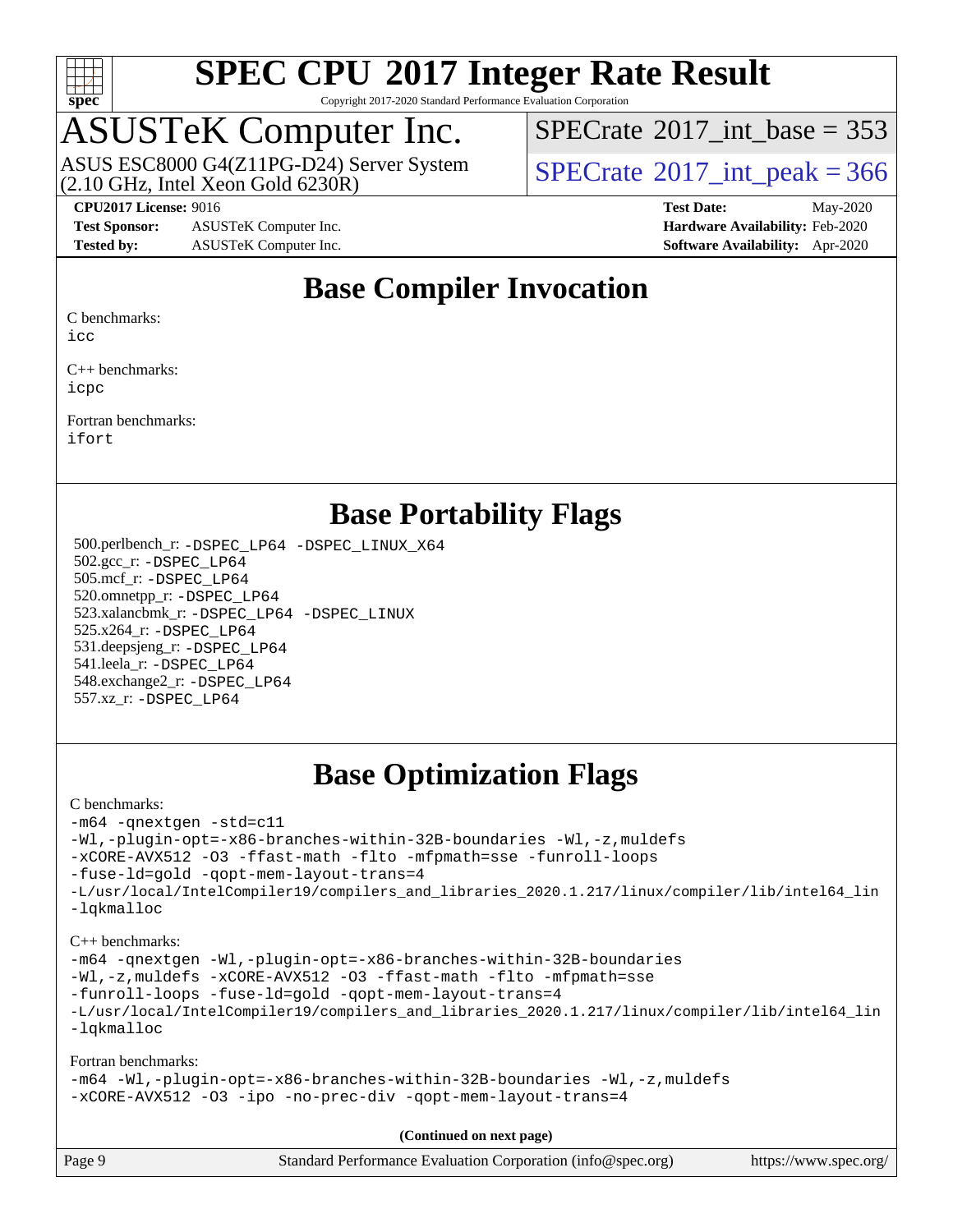

Copyright 2017-2020 Standard Performance Evaluation Corporation

# ASUSTeK Computer Inc.

(2.10 GHz, Intel Xeon Gold 6230R) ASUS ESC8000 G4(Z11PG-D24) Server System  $SPECrate^{\circ}2017$  $SPECrate^{\circ}2017$ \_int\_peak = 366

 $SPECrate$ <sup>®</sup>[2017\\_int\\_base =](http://www.spec.org/auto/cpu2017/Docs/result-fields.html#SPECrate2017intbase) 353

**[Test Sponsor:](http://www.spec.org/auto/cpu2017/Docs/result-fields.html#TestSponsor)** ASUSTeK Computer Inc. **[Hardware Availability:](http://www.spec.org/auto/cpu2017/Docs/result-fields.html#HardwareAvailability)** Feb-2020 **[Tested by:](http://www.spec.org/auto/cpu2017/Docs/result-fields.html#Testedby)** ASUSTeK Computer Inc. **[Software Availability:](http://www.spec.org/auto/cpu2017/Docs/result-fields.html#SoftwareAvailability)** Apr-2020

**[CPU2017 License:](http://www.spec.org/auto/cpu2017/Docs/result-fields.html#CPU2017License)** 9016 **[Test Date:](http://www.spec.org/auto/cpu2017/Docs/result-fields.html#TestDate)** May-2020

### **[Base Optimization Flags \(Continued\)](http://www.spec.org/auto/cpu2017/Docs/result-fields.html#BaseOptimizationFlags)**

[Fortran benchmarks](http://www.spec.org/auto/cpu2017/Docs/result-fields.html#Fortranbenchmarks) (continued):

[-nostandard-realloc-lhs](http://www.spec.org/cpu2017/results/res2020q3/cpu2017-20200608-22598.flags.html#user_FCbase_f_2003_std_realloc_82b4557e90729c0f113870c07e44d33d6f5a304b4f63d4c15d2d0f1fab99f5daaed73bdb9275d9ae411527f28b936061aa8b9c8f2d63842963b95c9dd6426b8a) [-align array32byte](http://www.spec.org/cpu2017/results/res2020q3/cpu2017-20200608-22598.flags.html#user_FCbase_align_array32byte_b982fe038af199962ba9a80c053b8342c548c85b40b8e86eb3cc33dee0d7986a4af373ac2d51c3f7cf710a18d62fdce2948f201cd044323541f22fc0fffc51b6) [-auto](http://www.spec.org/cpu2017/results/res2020q3/cpu2017-20200608-22598.flags.html#user_FCbase_f-auto)

[-mbranches-within-32B-boundaries](http://www.spec.org/cpu2017/results/res2020q3/cpu2017-20200608-22598.flags.html#user_FCbase_f-mbranches-within-32B-boundaries)

[-L/usr/local/IntelCompiler19/compilers\\_and\\_libraries\\_2020.1.217/linux/compiler/lib/intel64\\_lin](http://www.spec.org/cpu2017/results/res2020q3/cpu2017-20200608-22598.flags.html#user_FCbase_linkpath_2cb6f503891ebf8baee7515f4e7d4ec1217444d1d05903cc0091ac4158de400651d2b2313a9fa414cb8a8f0e16ab029634f5c6db340f400369c190d4db8a54a0) [-lqkmalloc](http://www.spec.org/cpu2017/results/res2020q3/cpu2017-20200608-22598.flags.html#user_FCbase_qkmalloc_link_lib_79a818439969f771c6bc311cfd333c00fc099dad35c030f5aab9dda831713d2015205805422f83de8875488a2991c0a156aaa600e1f9138f8fc37004abc96dc5)

**[Peak Compiler Invocation](http://www.spec.org/auto/cpu2017/Docs/result-fields.html#PeakCompilerInvocation)**

[C benchmarks](http://www.spec.org/auto/cpu2017/Docs/result-fields.html#Cbenchmarks): [icc](http://www.spec.org/cpu2017/results/res2020q3/cpu2017-20200608-22598.flags.html#user_CCpeak_intel_icc_66fc1ee009f7361af1fbd72ca7dcefbb700085f36577c54f309893dd4ec40d12360134090235512931783d35fd58c0460139e722d5067c5574d8eaf2b3e37e92)

[C++ benchmarks:](http://www.spec.org/auto/cpu2017/Docs/result-fields.html#CXXbenchmarks) [icpc](http://www.spec.org/cpu2017/results/res2020q3/cpu2017-20200608-22598.flags.html#user_CXXpeak_intel_icpc_c510b6838c7f56d33e37e94d029a35b4a7bccf4766a728ee175e80a419847e808290a9b78be685c44ab727ea267ec2f070ec5dc83b407c0218cded6866a35d07)

[Fortran benchmarks](http://www.spec.org/auto/cpu2017/Docs/result-fields.html#Fortranbenchmarks): [ifort](http://www.spec.org/cpu2017/results/res2020q3/cpu2017-20200608-22598.flags.html#user_FCpeak_intel_ifort_8111460550e3ca792625aed983ce982f94888b8b503583aa7ba2b8303487b4d8a21a13e7191a45c5fd58ff318f48f9492884d4413fa793fd88dd292cad7027ca)

### **[Peak Portability Flags](http://www.spec.org/auto/cpu2017/Docs/result-fields.html#PeakPortabilityFlags)**

 500.perlbench\_r: [-DSPEC\\_LP64](http://www.spec.org/cpu2017/results/res2020q3/cpu2017-20200608-22598.flags.html#b500.perlbench_r_peakPORTABILITY_DSPEC_LP64) [-DSPEC\\_LINUX\\_X64](http://www.spec.org/cpu2017/results/res2020q3/cpu2017-20200608-22598.flags.html#b500.perlbench_r_peakCPORTABILITY_DSPEC_LINUX_X64) 502.gcc\_r: [-D\\_FILE\\_OFFSET\\_BITS=64](http://www.spec.org/cpu2017/results/res2020q3/cpu2017-20200608-22598.flags.html#user_peakPORTABILITY502_gcc_r_file_offset_bits_64_5ae949a99b284ddf4e95728d47cb0843d81b2eb0e18bdfe74bbf0f61d0b064f4bda2f10ea5eb90e1dcab0e84dbc592acfc5018bc955c18609f94ddb8d550002c) 505.mcf\_r: [-DSPEC\\_LP64](http://www.spec.org/cpu2017/results/res2020q3/cpu2017-20200608-22598.flags.html#suite_peakPORTABILITY505_mcf_r_DSPEC_LP64) 520.omnetpp\_r: [-DSPEC\\_LP64](http://www.spec.org/cpu2017/results/res2020q3/cpu2017-20200608-22598.flags.html#suite_peakPORTABILITY520_omnetpp_r_DSPEC_LP64) 523.xalancbmk\_r: [-DSPEC\\_LP64](http://www.spec.org/cpu2017/results/res2020q3/cpu2017-20200608-22598.flags.html#suite_peakPORTABILITY523_xalancbmk_r_DSPEC_LP64) [-DSPEC\\_LINUX](http://www.spec.org/cpu2017/results/res2020q3/cpu2017-20200608-22598.flags.html#b523.xalancbmk_r_peakCXXPORTABILITY_DSPEC_LINUX) 525.x264\_r: [-DSPEC\\_LP64](http://www.spec.org/cpu2017/results/res2020q3/cpu2017-20200608-22598.flags.html#suite_peakPORTABILITY525_x264_r_DSPEC_LP64) 531.deepsjeng\_r: [-DSPEC\\_LP64](http://www.spec.org/cpu2017/results/res2020q3/cpu2017-20200608-22598.flags.html#suite_peakPORTABILITY531_deepsjeng_r_DSPEC_LP64) 541.leela\_r: [-DSPEC\\_LP64](http://www.spec.org/cpu2017/results/res2020q3/cpu2017-20200608-22598.flags.html#suite_peakPORTABILITY541_leela_r_DSPEC_LP64) 548.exchange2\_r: [-DSPEC\\_LP64](http://www.spec.org/cpu2017/results/res2020q3/cpu2017-20200608-22598.flags.html#suite_peakPORTABILITY548_exchange2_r_DSPEC_LP64) 557.xz\_r: [-DSPEC\\_LP64](http://www.spec.org/cpu2017/results/res2020q3/cpu2017-20200608-22598.flags.html#suite_peakPORTABILITY557_xz_r_DSPEC_LP64)

### **[Peak Optimization Flags](http://www.spec.org/auto/cpu2017/Docs/result-fields.html#PeakOptimizationFlags)**

[C benchmarks](http://www.spec.org/auto/cpu2017/Docs/result-fields.html#Cbenchmarks):

 500.perlbench\_r: [-Wl,-z,muldefs](http://www.spec.org/cpu2017/results/res2020q3/cpu2017-20200608-22598.flags.html#user_peakEXTRA_LDFLAGS500_perlbench_r_link_force_multiple1_b4cbdb97b34bdee9ceefcfe54f4c8ea74255f0b02a4b23e853cdb0e18eb4525ac79b5a88067c842dd0ee6996c24547a27a4b99331201badda8798ef8a743f577) [-prof-gen](http://www.spec.org/cpu2017/results/res2020q3/cpu2017-20200608-22598.flags.html#user_peakPASS1_CFLAGSPASS1_LDFLAGS500_perlbench_r_prof_gen_5aa4926d6013ddb2a31985c654b3eb18169fc0c6952a63635c234f711e6e63dd76e94ad52365559451ec499a2cdb89e4dc58ba4c67ef54ca681ffbe1461d6b36)(pass 1) [-prof-use](http://www.spec.org/cpu2017/results/res2020q3/cpu2017-20200608-22598.flags.html#user_peakPASS2_CFLAGSPASS2_LDFLAGS500_perlbench_r_prof_use_1a21ceae95f36a2b53c25747139a6c16ca95bd9def2a207b4f0849963b97e94f5260e30a0c64f4bb623698870e679ca08317ef8150905d41bd88c6f78df73f19)(pass 2) [-xCORE-AVX512](http://www.spec.org/cpu2017/results/res2020q3/cpu2017-20200608-22598.flags.html#user_peakCOPTIMIZE500_perlbench_r_f-xCORE-AVX512) [-ipo](http://www.spec.org/cpu2017/results/res2020q3/cpu2017-20200608-22598.flags.html#user_peakCOPTIMIZE500_perlbench_r_f-ipo) [-O3](http://www.spec.org/cpu2017/results/res2020q3/cpu2017-20200608-22598.flags.html#user_peakCOPTIMIZE500_perlbench_r_f-O3) [-no-prec-div](http://www.spec.org/cpu2017/results/res2020q3/cpu2017-20200608-22598.flags.html#user_peakCOPTIMIZE500_perlbench_r_f-no-prec-div) [-qopt-mem-layout-trans=4](http://www.spec.org/cpu2017/results/res2020q3/cpu2017-20200608-22598.flags.html#user_peakCOPTIMIZE500_perlbench_r_f-qopt-mem-layout-trans_fa39e755916c150a61361b7846f310bcdf6f04e385ef281cadf3647acec3f0ae266d1a1d22d972a7087a248fd4e6ca390a3634700869573d231a252c784941a8) [-fno-strict-overflow](http://www.spec.org/cpu2017/results/res2020q3/cpu2017-20200608-22598.flags.html#user_peakEXTRA_OPTIMIZE500_perlbench_r_f-fno-strict-overflow) [-mbranches-within-32B-boundaries](http://www.spec.org/cpu2017/results/res2020q3/cpu2017-20200608-22598.flags.html#user_peakEXTRA_COPTIMIZE500_perlbench_r_f-mbranches-within-32B-boundaries) [-L/usr/local/IntelCompiler19/compilers\\_and\\_libraries\\_2020.1.217/linux/compiler/lib/intel64\\_lin](http://www.spec.org/cpu2017/results/res2020q3/cpu2017-20200608-22598.flags.html#user_peakEXTRA_LIBS500_perlbench_r_linkpath_2cb6f503891ebf8baee7515f4e7d4ec1217444d1d05903cc0091ac4158de400651d2b2313a9fa414cb8a8f0e16ab029634f5c6db340f400369c190d4db8a54a0) [-lqkmalloc](http://www.spec.org/cpu2017/results/res2020q3/cpu2017-20200608-22598.flags.html#user_peakEXTRA_LIBS500_perlbench_r_qkmalloc_link_lib_79a818439969f771c6bc311cfd333c00fc099dad35c030f5aab9dda831713d2015205805422f83de8875488a2991c0a156aaa600e1f9138f8fc37004abc96dc5)

**(Continued on next page)**

| Page 10 | Standard Performance Evaluation Corporation (info@spec.org) | https://www.spec.org/ |
|---------|-------------------------------------------------------------|-----------------------|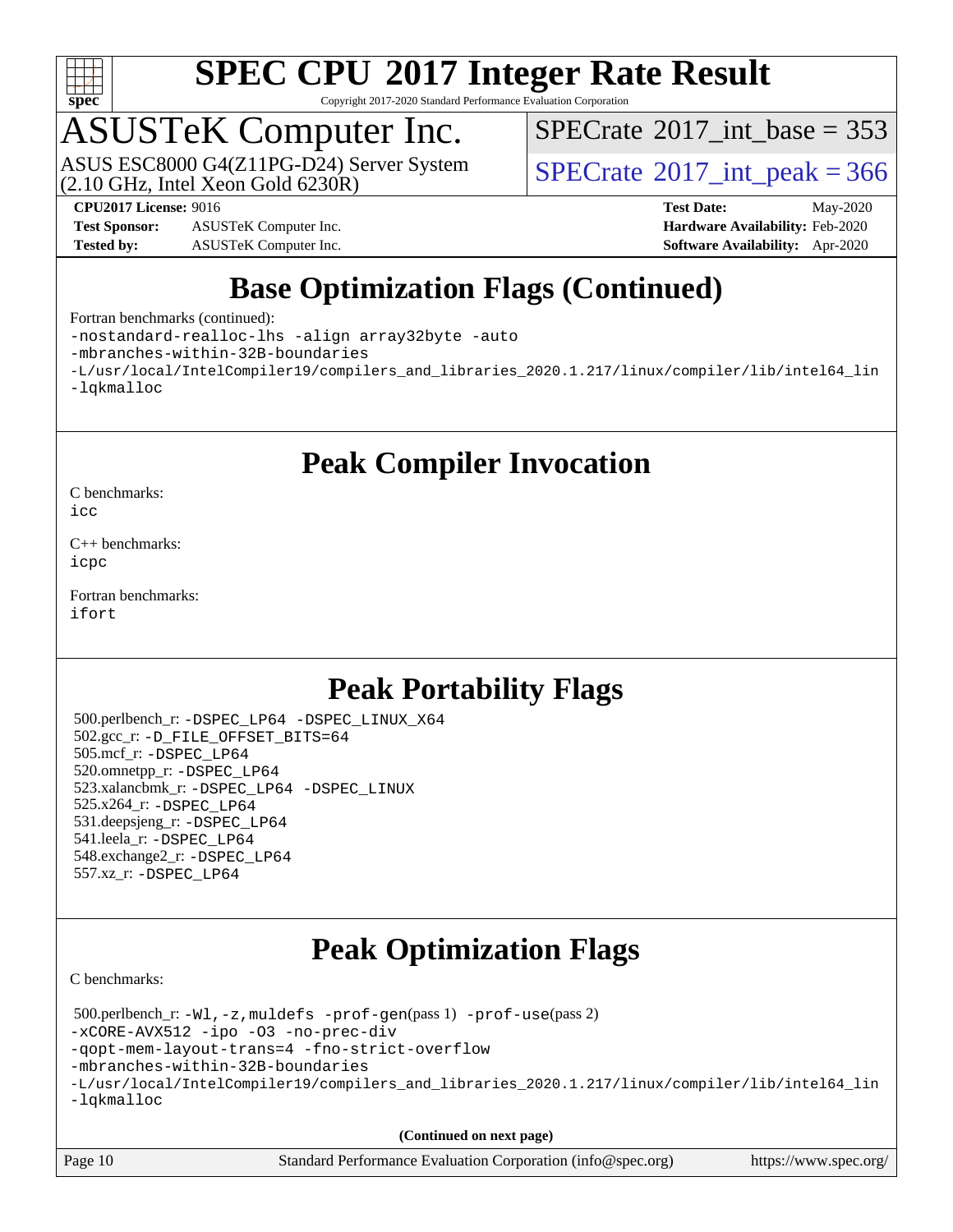

Copyright 2017-2020 Standard Performance Evaluation Corporation

# ASUSTeK Computer Inc.

ASUS ESC8000 G4(Z11PG-D24) Server System<br>(2.10 GHz, Intel Xeon Gold 6230R)

 $SPECTate$ <sup>®</sup>[2017\\_int\\_base =](http://www.spec.org/auto/cpu2017/Docs/result-fields.html#SPECrate2017intbase) 353

 $SPECTate@2017_int_ppeak = 366$ 

**[Test Sponsor:](http://www.spec.org/auto/cpu2017/Docs/result-fields.html#TestSponsor)** ASUSTeK Computer Inc. **[Hardware Availability:](http://www.spec.org/auto/cpu2017/Docs/result-fields.html#HardwareAvailability)** Feb-2020 **[Tested by:](http://www.spec.org/auto/cpu2017/Docs/result-fields.html#Testedby)** ASUSTeK Computer Inc. **[Software Availability:](http://www.spec.org/auto/cpu2017/Docs/result-fields.html#SoftwareAvailability)** Apr-2020

**[CPU2017 License:](http://www.spec.org/auto/cpu2017/Docs/result-fields.html#CPU2017License)** 9016 **[Test Date:](http://www.spec.org/auto/cpu2017/Docs/result-fields.html#TestDate)** May-2020

### **[Peak Optimization Flags \(Continued\)](http://www.spec.org/auto/cpu2017/Docs/result-fields.html#PeakOptimizationFlags)**

 502.gcc\_r: [-m32](http://www.spec.org/cpu2017/results/res2020q3/cpu2017-20200608-22598.flags.html#user_peakCCLD502_gcc_r_m32-icc) [-L/usr/local/IntelCompiler19/compilers\\_and\\_libraries\\_2020.1.217/linux/compiler/lib/ia32\\_lin](http://www.spec.org/cpu2017/results/res2020q3/cpu2017-20200608-22598.flags.html#user_peakCCLD502_gcc_r_linkpath_1b648dc083a6610e413f4e3f7afc604a24d17378f17ccd408506518e6231e99b67b6c9581aaca83ea9e1c966468a85aa236df4f978ab24cc5d9fdddb5cd5dbbb) [-std=gnu89](http://www.spec.org/cpu2017/results/res2020q3/cpu2017-20200608-22598.flags.html#user_peakCCLD502_gcc_r_f-std_f3cc2e520142451d42b8d64ee452c6877603de867a66777769b4e3f9b376c2a8742d66df6a4ffb5b483abd54df63aab35a2f4fe1181eb389a18cdcc50fd950e3) [-Wl,-plugin-opt=-x86-branches-within-32B-boundaries](http://www.spec.org/cpu2017/results/res2020q3/cpu2017-20200608-22598.flags.html#user_peakLDFLAGS502_gcc_r_f-x86-branches-within-32B-boundaries_0098b4e4317ae60947b7b728078a624952a08ac37a3c797dfb4ffeb399e0c61a9dd0f2f44ce917e9361fb9076ccb15e7824594512dd315205382d84209e912f3) [-Wl,-z,muldefs](http://www.spec.org/cpu2017/results/res2020q3/cpu2017-20200608-22598.flags.html#user_peakEXTRA_LDFLAGS502_gcc_r_link_force_multiple1_b4cbdb97b34bdee9ceefcfe54f4c8ea74255f0b02a4b23e853cdb0e18eb4525ac79b5a88067c842dd0ee6996c24547a27a4b99331201badda8798ef8a743f577) [-fprofile-generate](http://www.spec.org/cpu2017/results/res2020q3/cpu2017-20200608-22598.flags.html#user_peakPASS1_CFLAGSPASS1_LDFLAGS502_gcc_r_fprofile-generate)(pass 1) [-fprofile-use=default.profdata](http://www.spec.org/cpu2017/results/res2020q3/cpu2017-20200608-22598.flags.html#user_peakPASS2_CFLAGSPASS2_LDFLAGS502_gcc_r_fprofile-use_56aeee182b92ec249f9670f17c9b8e7d83fe2d25538e35a2cf64c434b579a2235a8b8fc66ef5678d24461366bbab9d486c870d8a72905233fc08e43eefe3cd80)(pass 2) [-xCORE-AVX512](http://www.spec.org/cpu2017/results/res2020q3/cpu2017-20200608-22598.flags.html#user_peakCOPTIMIZEPASS1_CFLAGSPASS1_LDFLAGS502_gcc_r_f-xCORE-AVX512) [-flto](http://www.spec.org/cpu2017/results/res2020q3/cpu2017-20200608-22598.flags.html#user_peakCOPTIMIZEPASS1_CFLAGSPASS1_LDFLAGS502_gcc_r_f-flto) [-Ofast](http://www.spec.org/cpu2017/results/res2020q3/cpu2017-20200608-22598.flags.html#user_peakPASS1_CFLAGSPASS1_LDFLAGS502_gcc_r_f-Ofast)(pass 1) [-O3](http://www.spec.org/cpu2017/results/res2020q3/cpu2017-20200608-22598.flags.html#user_peakCOPTIMIZE502_gcc_r_f-O3) [-ffast-math](http://www.spec.org/cpu2017/results/res2020q3/cpu2017-20200608-22598.flags.html#user_peakCOPTIMIZE502_gcc_r_f-ffast-math) [-qnextgen](http://www.spec.org/cpu2017/results/res2020q3/cpu2017-20200608-22598.flags.html#user_peakCOPTIMIZE502_gcc_r_f-qnextgen) [-fuse-ld=gold](http://www.spec.org/cpu2017/results/res2020q3/cpu2017-20200608-22598.flags.html#user_peakCOPTIMIZE502_gcc_r_f-fuse-ld_920b3586e2b8c6e0748b9c84fa9b744736ba725a32cab14ad8f3d4ad28eecb2f59d1144823d2e17006539a88734fe1fc08fc3035f7676166309105a78aaabc32) [-qopt-mem-layout-trans=4](http://www.spec.org/cpu2017/results/res2020q3/cpu2017-20200608-22598.flags.html#user_peakCOPTIMIZE502_gcc_r_f-qopt-mem-layout-trans_fa39e755916c150a61361b7846f310bcdf6f04e385ef281cadf3647acec3f0ae266d1a1d22d972a7087a248fd4e6ca390a3634700869573d231a252c784941a8) [-L/usr/local/jemalloc32-5.0.1/lib](http://www.spec.org/cpu2017/results/res2020q3/cpu2017-20200608-22598.flags.html#user_peakEXTRA_LIBS502_gcc_r_jemalloc_link_path32_1_3ce7b59db3b357dbaf7ad791266c9ba04a7e4933c209d6be2abbddfa003f7b11a662224df663b38de6e5da607f395338b5ea7f15fbbebbfcf43a38f170721399) [-ljemalloc](http://www.spec.org/cpu2017/results/res2020q3/cpu2017-20200608-22598.flags.html#user_peakEXTRA_LIBS502_gcc_r_jemalloc_link_lib_d1249b907c500fa1c0672f44f562e3d0f79738ae9e3c4a9c376d49f265a04b9c99b167ecedbf6711b3085be911c67ff61f150a17b3472be731631ba4d0471706) 505.mcf\_r: basepeak = yes 525.x264\_r: [-m64](http://www.spec.org/cpu2017/results/res2020q3/cpu2017-20200608-22598.flags.html#user_peakCCLD525_x264_r_m64-icc) [-qnextgen](http://www.spec.org/cpu2017/results/res2020q3/cpu2017-20200608-22598.flags.html#user_peakCCCOPTIMIZELD525_x264_r_f-qnextgen) [-std=c11](http://www.spec.org/cpu2017/results/res2020q3/cpu2017-20200608-22598.flags.html#user_peakCCLD525_x264_r_std-icc-std_0e1c27790398a4642dfca32ffe6c27b5796f9c2d2676156f2e42c9c44eaad0c049b1cdb667a270c34d979996257aeb8fc440bfb01818dbc9357bd9d174cb8524) [-Wl,-plugin-opt=-x86-branches-within-32B-boundaries](http://www.spec.org/cpu2017/results/res2020q3/cpu2017-20200608-22598.flags.html#user_peakLDFLAGS525_x264_r_f-x86-branches-within-32B-boundaries_0098b4e4317ae60947b7b728078a624952a08ac37a3c797dfb4ffeb399e0c61a9dd0f2f44ce917e9361fb9076ccb15e7824594512dd315205382d84209e912f3) [-Wl,-z,muldefs](http://www.spec.org/cpu2017/results/res2020q3/cpu2017-20200608-22598.flags.html#user_peakEXTRA_LDFLAGS525_x264_r_link_force_multiple1_b4cbdb97b34bdee9ceefcfe54f4c8ea74255f0b02a4b23e853cdb0e18eb4525ac79b5a88067c842dd0ee6996c24547a27a4b99331201badda8798ef8a743f577) [-xCORE-AVX512](http://www.spec.org/cpu2017/results/res2020q3/cpu2017-20200608-22598.flags.html#user_peakCOPTIMIZE525_x264_r_f-xCORE-AVX512) [-flto](http://www.spec.org/cpu2017/results/res2020q3/cpu2017-20200608-22598.flags.html#user_peakCOPTIMIZE525_x264_r_f-flto) [-O3](http://www.spec.org/cpu2017/results/res2020q3/cpu2017-20200608-22598.flags.html#user_peakCOPTIMIZE525_x264_r_f-O3) [-ffast-math](http://www.spec.org/cpu2017/results/res2020q3/cpu2017-20200608-22598.flags.html#user_peakCOPTIMIZE525_x264_r_f-ffast-math) [-fuse-ld=gold](http://www.spec.org/cpu2017/results/res2020q3/cpu2017-20200608-22598.flags.html#user_peakCOPTIMIZE525_x264_r_f-fuse-ld_920b3586e2b8c6e0748b9c84fa9b744736ba725a32cab14ad8f3d4ad28eecb2f59d1144823d2e17006539a88734fe1fc08fc3035f7676166309105a78aaabc32) [-qopt-mem-layout-trans=4](http://www.spec.org/cpu2017/results/res2020q3/cpu2017-20200608-22598.flags.html#user_peakCOPTIMIZE525_x264_r_f-qopt-mem-layout-trans_fa39e755916c150a61361b7846f310bcdf6f04e385ef281cadf3647acec3f0ae266d1a1d22d972a7087a248fd4e6ca390a3634700869573d231a252c784941a8) [-fno-alias](http://www.spec.org/cpu2017/results/res2020q3/cpu2017-20200608-22598.flags.html#user_peakEXTRA_OPTIMIZE525_x264_r_f-no-alias_77dbac10d91cbfe898fbf4a29d1b29b694089caa623bdd1baccc9957d4edbe8d106c0b357e2748a65b44fc9e83d78098bb898077f3fe92f9faf24f7bd4a07ed7) [-L/usr/local/IntelCompiler19/compilers\\_and\\_libraries\\_2020.1.217/linux/compiler/lib/intel64\\_lin](http://www.spec.org/cpu2017/results/res2020q3/cpu2017-20200608-22598.flags.html#user_peakEXTRA_LIBS525_x264_r_linkpath_2cb6f503891ebf8baee7515f4e7d4ec1217444d1d05903cc0091ac4158de400651d2b2313a9fa414cb8a8f0e16ab029634f5c6db340f400369c190d4db8a54a0) [-lqkmalloc](http://www.spec.org/cpu2017/results/res2020q3/cpu2017-20200608-22598.flags.html#user_peakEXTRA_LIBS525_x264_r_qkmalloc_link_lib_79a818439969f771c6bc311cfd333c00fc099dad35c030f5aab9dda831713d2015205805422f83de8875488a2991c0a156aaa600e1f9138f8fc37004abc96dc5) 557.xz\_r: [-Wl,-z,muldefs](http://www.spec.org/cpu2017/results/res2020q3/cpu2017-20200608-22598.flags.html#user_peakEXTRA_LDFLAGS557_xz_r_link_force_multiple1_b4cbdb97b34bdee9ceefcfe54f4c8ea74255f0b02a4b23e853cdb0e18eb4525ac79b5a88067c842dd0ee6996c24547a27a4b99331201badda8798ef8a743f577) [-xCORE-AVX512](http://www.spec.org/cpu2017/results/res2020q3/cpu2017-20200608-22598.flags.html#user_peakCOPTIMIZE557_xz_r_f-xCORE-AVX512) [-ipo](http://www.spec.org/cpu2017/results/res2020q3/cpu2017-20200608-22598.flags.html#user_peakCOPTIMIZE557_xz_r_f-ipo) [-O3](http://www.spec.org/cpu2017/results/res2020q3/cpu2017-20200608-22598.flags.html#user_peakCOPTIMIZE557_xz_r_f-O3) [-no-prec-div](http://www.spec.org/cpu2017/results/res2020q3/cpu2017-20200608-22598.flags.html#user_peakCOPTIMIZE557_xz_r_f-no-prec-div) [-qopt-mem-layout-trans=4](http://www.spec.org/cpu2017/results/res2020q3/cpu2017-20200608-22598.flags.html#user_peakCOPTIMIZE557_xz_r_f-qopt-mem-layout-trans_fa39e755916c150a61361b7846f310bcdf6f04e385ef281cadf3647acec3f0ae266d1a1d22d972a7087a248fd4e6ca390a3634700869573d231a252c784941a8) [-mbranches-within-32B-boundaries](http://www.spec.org/cpu2017/results/res2020q3/cpu2017-20200608-22598.flags.html#user_peakEXTRA_COPTIMIZE557_xz_r_f-mbranches-within-32B-boundaries) [-L/usr/local/IntelCompiler19/compilers\\_and\\_libraries\\_2020.1.217/linux/compiler/lib/intel64\\_lin](http://www.spec.org/cpu2017/results/res2020q3/cpu2017-20200608-22598.flags.html#user_peakEXTRA_LIBS557_xz_r_linkpath_2cb6f503891ebf8baee7515f4e7d4ec1217444d1d05903cc0091ac4158de400651d2b2313a9fa414cb8a8f0e16ab029634f5c6db340f400369c190d4db8a54a0) [-lqkmalloc](http://www.spec.org/cpu2017/results/res2020q3/cpu2017-20200608-22598.flags.html#user_peakEXTRA_LIBS557_xz_r_qkmalloc_link_lib_79a818439969f771c6bc311cfd333c00fc099dad35c030f5aab9dda831713d2015205805422f83de8875488a2991c0a156aaa600e1f9138f8fc37004abc96dc5) [C++ benchmarks](http://www.spec.org/auto/cpu2017/Docs/result-fields.html#CXXbenchmarks):  $520.$ omnetpp\_r: basepeak = yes 523.xalancbmk\_r: basepeak = yes 531.deepsjeng\_r: basepeak = yes 541.leela\_r: basepeak = yes [Fortran benchmarks:](http://www.spec.org/auto/cpu2017/Docs/result-fields.html#Fortranbenchmarks)  $548$ .exchange $2$ \_r: basepeak = yes [The flags files that were used to format this result can be browsed at](tmsearch) [http://www.spec.org/cpu2017/flags/Intel-ic19.1u1-official-linux64\\_revA.html](http://www.spec.org/cpu2017/flags/Intel-ic19.1u1-official-linux64_revA.html) <http://www.spec.org/cpu2017/flags/ASUSTekPlatform-Settings-z11-V2.0-revH.html>